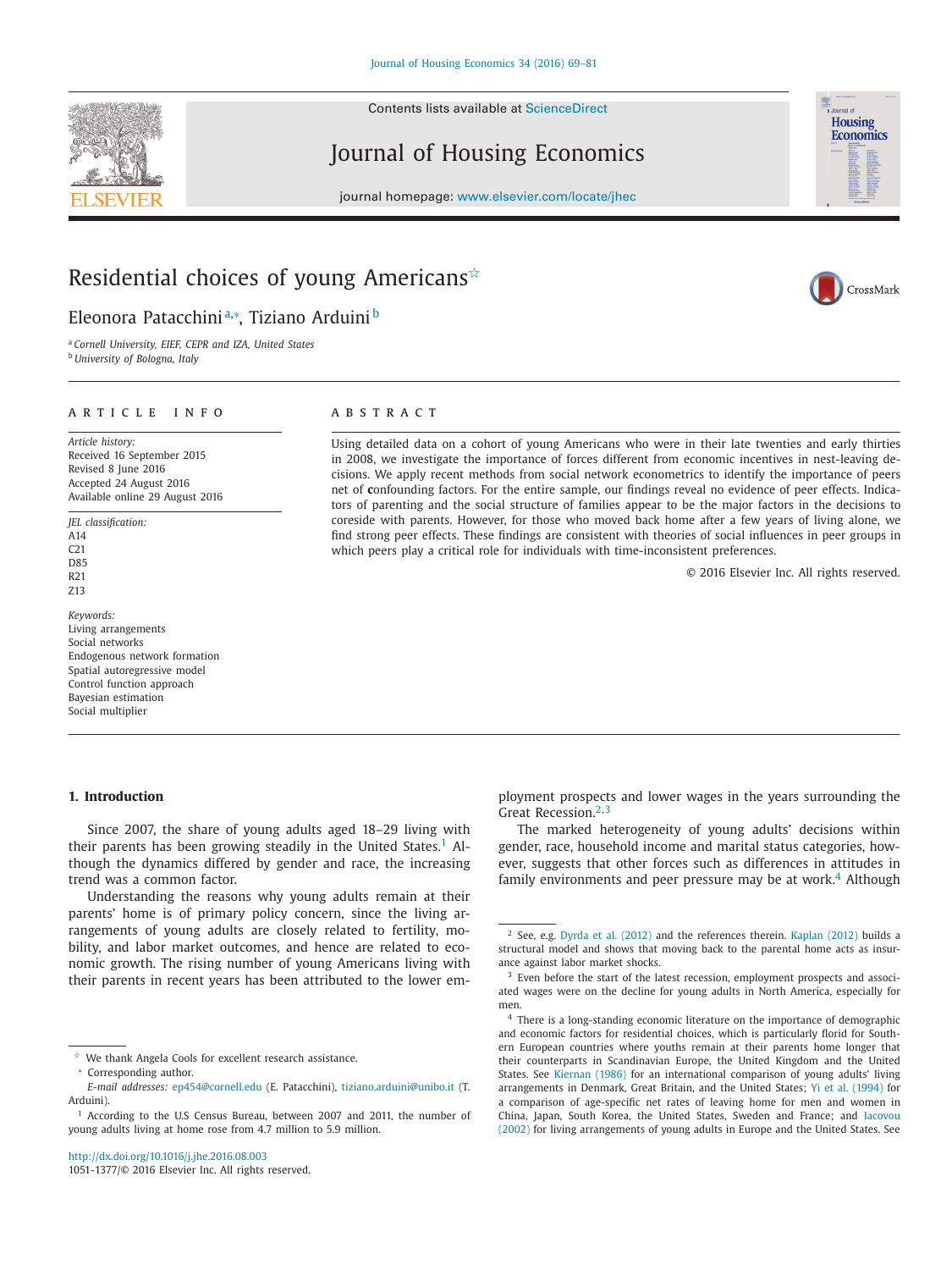peer effects have been shown to be important determinants of behavior in a variety of contexts, the housing market is a notable exception.<sup>5</sup> The existing studies on the importance of social interactions in this area of research are [extremely](#page-11-0) limited (see Ioannides (2012) for a critical survey). $6$ 

This paper contributes to this literature. It does so by providing estimates based on novel data and obtained using the most recent econometrics techniques that control for network endogeneity. In fact, the most challenging issue faced by all studies using social network data to identify peer effects is that individuals sort into groups in a non-random way. If the variables that drive this process of selection are not fully observable by the researcher, then potential correlations between (unobserved) groupspecific factors and the target regressors are a major sources of bias. To address this issue, most of the existing papers (see, in particular, [Bramoullé et](#page-11-0) al. (2009); [Calvó-Armengol](#page-11-0) et al. (2009); Lin (2010); Lee et al. [\(2010\)\)](#page-11-0) use the architecture of the networks by introducing *network fixed effects* in the econometric equation. The underlying assumption is that the unobservable factors that drive friendship formation are common to all individuals belonging to the same network. This means that it is assumed that the structure of interactions is (conditionally) exogenous. However, if there are individual-level unobservables that drive both network formation and outcome choices, this strategy will not work.<sup>7</sup> Because of a failure to account for similarities in unobserved characteristics, similar behaviors might mistakenly be attributed to peer influence when they are simply due to similar unobserved characteristics.

In this paper, we explicitly model network formation and estimate a model of link formation and outcomes using a Bayesian approach. $8$  By doing so, we account for the possible presence of unobservable individual characteristics affecting both network formation and outcome decisions. The importance of this methodological innovation is confirmed by the fact that the results are dramatically different when we account for network formation.

We use data from the U.S. National Longitudinal Survey of Adolescent Health (AddHealth). This data contains unique information on parents and friends during adolescence for a cohort of young adults who were in their late twenties and early thirties in 2008. This cohort has been followed through the transition into young adulthood with four in-home interviews. The most recent was in 2008, when respondents were 24–34 years old. We use Wave I data (i.e. when individuals were aged 11–21) to obtain a detailed picture of the family and social environments during adolescence. Since the median age of leaving the parental home is around 21– 22 for females and 22–24 for males (see, e.g., [Iacovou](#page-11-0) (2002)), we then use the follow-up data in 2002–2003 (i.e. at Wave III when individuals were aged 18–28) to derive information on nest-leaving decisions. In our sample, about 14,000 students are coresidents with parents in Wave I and about half of them leave the nest in Wave III (excluding homeless and those with missing values). Using the information at Wave IV, we can also identify a small sample of non-coresident individuals who moved back home. This sample consists of slightly fewer than 600 individuals. Particularly important for our study is that the richness of the AddHealth information provides us with a set of "nonstandard" variables to account for the heterogeneity of our sample in terms of parenting and the social structure of the families.

Once we control for unobserved factors driving friendship choices, our findings reveal no effect of peers' behavior on individual behavior for the entire sample. Outside of economic incentives, own family experiences (most notably the quality of parenting and the social structure of families) are the major driving factors. When we restrict our attention to individuals who moved back home, our analysis reveals strong peer effects. These findings are consistent with the view that the peer influence is crucial in shaping behavior for people with problems of self-control and time-inconsistent preferences (see, e.g. [Battaglini](#page-11-0) et al. (2005)). Nest-leaving behavior does not seem to be an exception.

[Adamopoulou](#page-11-0) and Kaya (2013) find evidence of peer effects in nest-leaving decisions using the same data source (AddHealth). However, they extract different information from the dataset $9$  and do not account for endogeneity of friendship formation. In addition, they do not consider the sub-sample of boomerang kids.

The paper unfolds as follows. In the next section, we describe our data and empirical strategy. In [Section](#page-5-0) 3, we present our empirical results and robustness checks. In [Section](#page-9-0) 4, we conclude.

#### **2. Data**

Our data source is the National Longitudinal Survey of Adolescent Health (AddHealth), which is a nationally representative survey of more than 90,000 adolescents that began with in-school questionnaires administered to U.S. adolescents in grades 7–12 in 1994–1995.<sup>10</sup> The *in-school survey*contains questions on respondents' demographic and behavioral characteristics, education, family background and friendship. Importantly for the purpose of this paper, this survey also contains unique information on friendship relationships. The friendship information is based upon actual friends' nominations. Pupils were asked to identify their best friends from a school roster (up to five males and five females).<sup>11</sup> The uniqueness of this information lies in the fact that, by matching the identification numbers of the friendship nominations to respondents' identification numbers, one can obtain information on the characteristics of nominated friends.<sup>12</sup> A subsample of these adolescents (around 20,000) were also asked to complete in-home interviews and were followed in three subsequent waves. The *inhome survey* contains questions relating to more sensitive individual and household information. The household roster at Wave I allows us to identify the other coresident members of the households and subsequent questions in the follow-up waves allows us to identify precisely who moved out and back in through ages 24–32. At Wave I, we define an individual as a coresident if at

[Manacorda](#page-11-0) and Moretti (2006), [Giuliano](#page-11-0) (2007), and Chiuri and Del Boca [\(2010\)\)](#page-11-0) for the possible consequences of late emancipation of young adults in Southern Europe on their labor market outcomes and on fertility rates.

<sup>5</sup> Examples include education, crime, labor market, fertility, obesity, productivity, [participation](#page-11-0) in welfare programs, risky behavior (for surveys, see Glaeser and Scheinkman (2001); [Moffitt](#page-11-0) (2001); [Durlauf](#page-11-0) (2004); [Ioannides](#page-11-0) and Loury (2004); [Jackson](#page-11-0) (2009); [Ioannides](#page-11-0) (2012)).

<sup>6</sup> A recent contribution is [Patacchini](#page-12-0) and Zenou (2016).

<sup>7</sup> For a general discussion and overview on these issues, see Blume et al. [\(2011\),](#page-11-0) [Goldsmith-Pinkham](#page-11-0) and Imbens (2013), [Graham](#page-11-0) (2015), and [Jackson](#page-11-0) et al. (2015).

<sup>8</sup> A similar modeling approach is used by [Goldsmith-Pinkham](#page-11-0) and Imbens (2013) and Hsieh and Lee [\(2016\).](#page-11-0)

<sup>&</sup>lt;sup>9</sup> See footnote 14.

<sup>&</sup>lt;sup>10</sup> This research uses data from Add Health, a program project directed by Kathleen Mullan Harris and designed by J. Richard Udry, Peter S. Bearman, and Kathleen Mullan Harris at the University of North Carolina at Chapel Hill, and funded by grant P01-HD31921 from the Eunice Kennedy Shriver National Institute of Child Health and Human Development, with cooperative funding from 23 other federal agencies and foundations. Special acknowledgment is due Ronald R. Rindfuss and Barbara Entwisle for assistance in the original design. Information on how to obtain the Add Health data files is available on the Add Health website (http://www.cpc. [unc.edu/addhealth\).](http://www.cpc.unc.edu/addhealth) No direct support was received from grant P01-HD31921 for this analysis.

<sup>&</sup>lt;sup>11</sup> The limit in the number of nominations is not binding, not even by gender. Less than 1% of the students in our sample list ten best friends, less than 3% list five males and roughly 4% list five females.

<sup>&</sup>lt;sup>12</sup> The other existing survey data collecting information on social contacts (e.g. NSHAP, BHPS, GSOEP) are "ego networks". They contain a list of the contacts each respondent declares with few demographic characteristics (gender, relationship with respondent, education) of each contact, which are self-reported by the respondent. No extensive interview with each nominated contact is performed.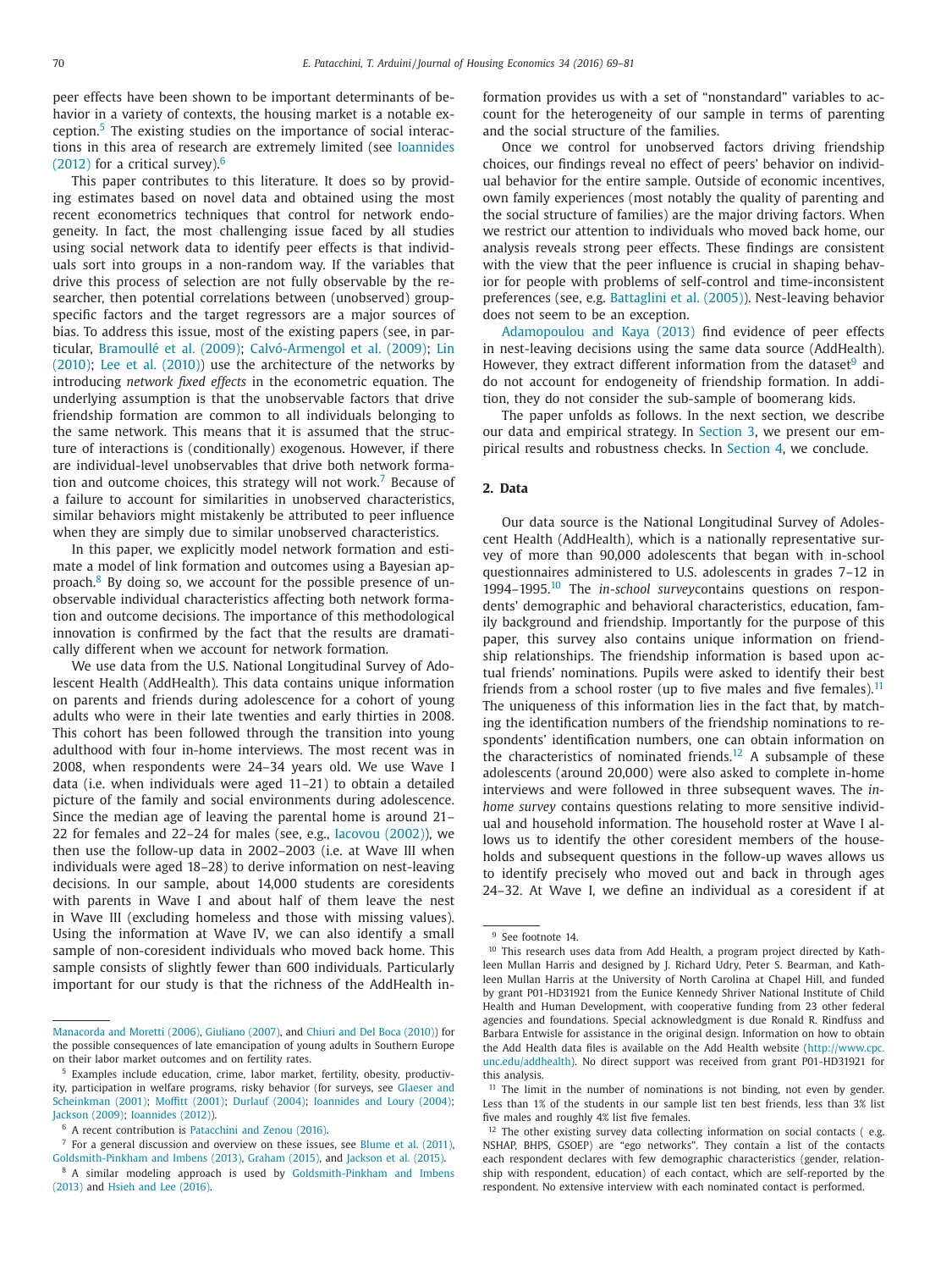<span id="page-2-0"></span>

**Fig. 1.** Distribution of individuals by number of social contacts and residential choices.

least one of his/her household members is identified as either father, mother's husband, mother's partner, mother, father's wife, or father's partner. Otherwise, we define an individual as a noncoresident. At Waves III and IV we use the direct question: "Where do you live now? That is, where do you stay most often?", with possible answers: parents' home, another person's home, your own place (apartment, house, trailer, etc.), group quarters (dormitory, barracks, group home, hospital, communal home, prison or penitentiary, etc.), or homeless (you have no regular place to stay).<sup>13</sup> If respondents claim to live in their parents**'** home, we call them coresidents. Otherwise, we call them non-coresidents. Using the corresponding information for nominated friends, we are able to calculate, the percentage of coresidents (at Wave III) among each individual's peers (at Wave I). $^{14}$ 

Our sample consists of respondents who met the following criteria: completed Wave I, Wave III, and Wave IV in-home surveys; lived with at least one parent in Wave I; and listed valid information for at least one friend in Wave I (i.e., the friend has coresidence information and can be tracked in the school roster).<sup>15</sup> Our final sample of students consists of slightly fewer than 3500 individuals, out of which roughly 2000 are non-coresidents and roughly 1500 are coresidents at Wave III.

Given that friendship is a reciprocal relationship, we define *i* and *j* as friends if at least one of them name the other as best friend in the nomination list.<sup>16</sup> Fig. 1 shows the distribution of students by their number of friends, distinguishing between coresident and non-coresident kids at Wave III. While on average AddHealth students have about 2.5 friends, there is a large dispersion around this mean value.<sup>17</sup> Fig. 1 reveals that the distribution is bimodal, with the large majority of students having between one and three friends, and a sizeable fraction with many friends (between nine and eleven). However, the distributions for coresidents and non-coresidents are remarkably similar. A formal comparison of the two distributions does not reject the null hypothesis that the two samples are two random drawings from the same population (the Wilcoxon signed-rank test *p*-value is equal to 0.4356; the paired samples *t*-test for equality in means *p*-value is equal to 0.7769).

[Fig.](#page-3-0) 2 shows the distribution of networks by network size. We again distinguish between coresident and non**-**coresident kids. One can see that the social circles in our sample are quite small, since the large majority of social networks (more than 75%) have fewer than 15 members. Again, there is a marked similarity between the coresident and non-coresident distributions (the Wilcoxon signedrank test *p*-value is equal to 0.3435; the paired samples *t*-test for equality in means *p*-value is equal to 0.6667). As a result, this evidence reveals that children who decide to leave the parental home are not different in the number of social contacts from those who do not leave.

In [Table](#page-3-0) 1, we investigate the presence of other differences in observable characteristics. [Table](#page-3-0) 1 contains a description of the variables used in our study, as well as descriptive statistics on our sample. We display statistics for coresident and non-coresident individuals in different columns. Coresidents are more likely to be male, non-white, and unemployed, and are more likely to have low school grades. They are more likely to come from relatively poor and less-educated families. Interestingly, they also differ from non-coresidents in terms of the social structure of families and parenting. Non-coresidents are more likely to come from families with two parents, from families where parents are married, and from smaller households. They are also likely to have spent more evening time with their parents during adolescence.

#### *2.1. Empirical model and estimation strategy*

Let us consider a population of  $N = \{1, \ldots, n\}$  individuals distributed among *K* networks. Let  $n_k$  be the number of individuals in the *k*th network, so that  $N = \sum_{k=1}^{K} n_k$ . Let us denote by  $G_k = [g_{ij,k}]$ the adjacency matrix of a network *k*. It captures the direct connections in this network. Here, two agents *i* and *j* are directly connected (i.e. best friends) in *k* if and only if  $g_{ii,k} = 1$ , with  $g_{ii,k} = 0$ otherwise. We also set  $g_{ii,k} = 0$ . The set of individual *i*'s best friends (direct connections) is:  $N_i(k) = \{j \neq i \mid g_{ij,k} = 1\}$ , which is of size  $g_{i,k}$  (i.e.  $g_{i,k} = \sum_{j=1}^{n} g_{ij,k}$  is the number of direct links of individual *i*). In particular, this means that, if *i* and *j* are best friends,  $N_i(k) \neq N_i(k)$  unless the graph/network is complete (i.e. each individual is friend with everybody in the network). This also im-

<sup>&</sup>lt;sup>13</sup> We exclude those who are homeless or live in group quarters, and also those refusing to answer the question.

<sup>14</sup> Wave III**a**lso contains a calendar of geographical mobility listing all previous states of residence and the month and year of each move. Unfortunately, information on coresidents in each location is not reported. [Adamopoulou](#page-11-0) and Kaya (2013) use this data to investigate nest-leaving decisions and assume that the last move to the current address corresponds to individuals moving out alone.

<sup>&</sup>lt;sup>15</sup> About 40% of respondents in the AddHealth survey do not list any friend.

<sup>16</sup> We use alternative friend definitions in [Section](#page-9-0) 4.

<sup>17</sup> Note that, when an individual *i* identifies a best friend *j* who does not belong to the surveyed schools, the database does not include *j* in the network of *i*; it provides no information about *j*. However, in the large majority of cases (more than 94%), students tend to nominate best friends who are students in the same school and thus are systematically included in the network.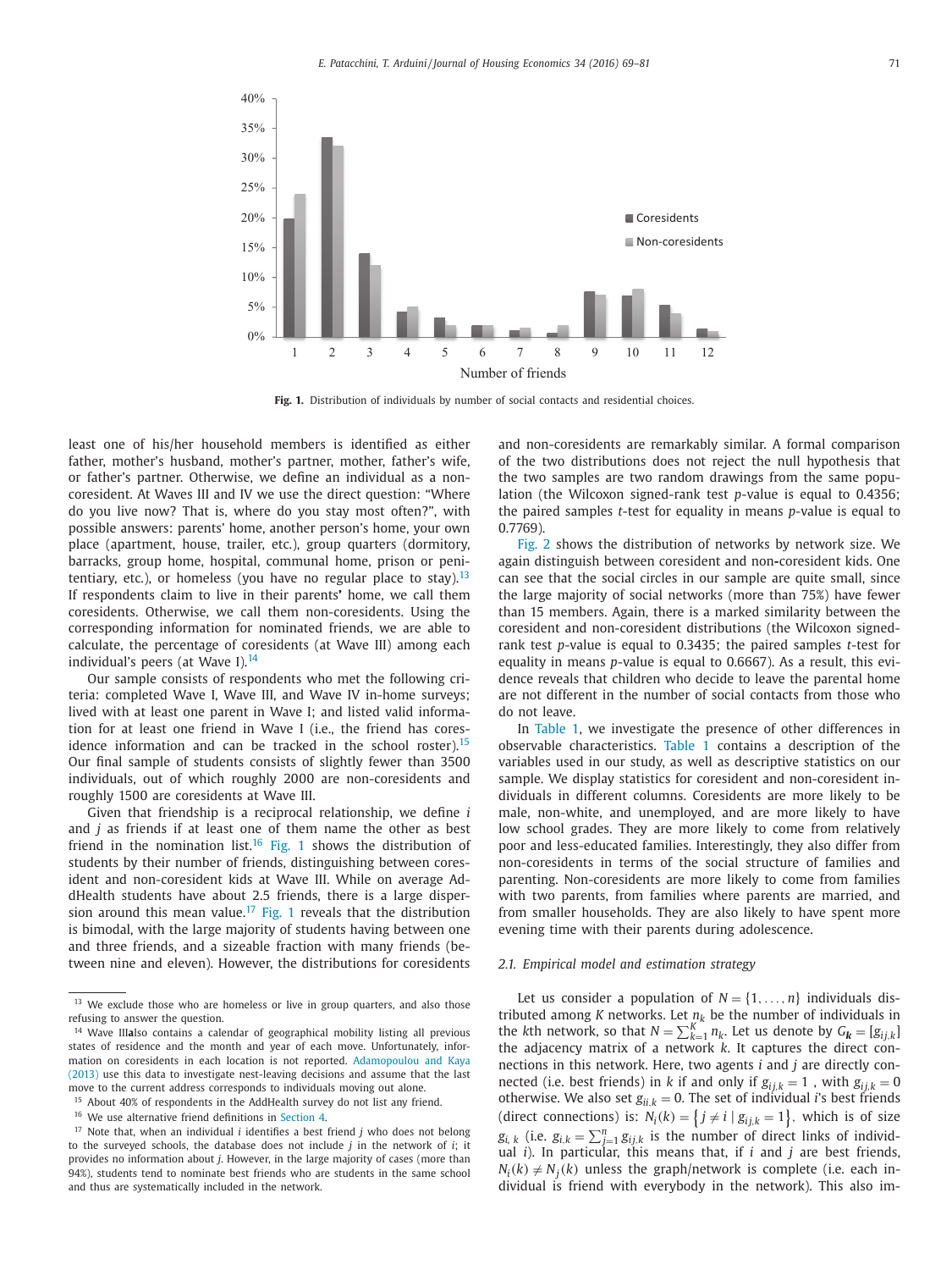<span id="page-3-0"></span>



### **Table 1**

Description of data.

|                                                                       |                                                                                                                                                                                                                                                                                                                                                                                                                     | Coresidents at<br>Wave III n. obs.1.687 |          | Non-Coresidents at<br>Wave III n.obs 2.221 |         |
|-----------------------------------------------------------------------|---------------------------------------------------------------------------------------------------------------------------------------------------------------------------------------------------------------------------------------------------------------------------------------------------------------------------------------------------------------------------------------------------------------------|-----------------------------------------|----------|--------------------------------------------|---------|
| Variable                                                              | Explanation of the variable                                                                                                                                                                                                                                                                                                                                                                                         | Mean                                    | St. dev. | Mean                                       | St. dev |
| <b>Wave I variables</b><br>Conventional individual<br>characteristics |                                                                                                                                                                                                                                                                                                                                                                                                                     |                                         |          |                                            |         |
| Female*                                                               | Dummy variable taking value one if the respondent is female.                                                                                                                                                                                                                                                                                                                                                        | 0.47                                    | 0.50     | 0.57                                       | 0.49    |
| White*                                                                | Race dummy. "White" is the reference group.                                                                                                                                                                                                                                                                                                                                                                         | 0.72                                    | 0.45     | 0.81                                       | 0.41    |
| School grades*                                                        | Grade Point Average (GPA) for mathematics, English, history and science. It ranges<br>$1 = D$ or lower, $2 = C$ , $3 = B$ , $4 = A$ .                                                                                                                                                                                                                                                                               | 2.03                                    | 0.75     | 2.94                                       | 1.33    |
| Parent education*                                                     | Schooling level of the (biological or non-biological) parent who is living with the<br>child, distinguishing between "never went to school", "not graduate from high<br>school", "high school graduate", "graduated from college or a university",<br>"professional training beyond a four-year college", coded as 1 to 5. We considering<br>only the education of the father if both parents are in the household. | 3.05                                    | 2.23     | 4.03                                       | 1.54    |
| Family income*                                                        | Total family income in thousands of dollars, before taxes. It includes income of<br>everybody in the household, and income from welfare benefits, dividends, and all<br>other sources                                                                                                                                                                                                                               | 48.40                                   | 52.77    | 55.68                                      | 46.45   |
| Residential area urban                                                | Interviewer's description of the immediate area or street (one block, both sides)<br>where the respondent lives, coded as a dummy taking value 1 if the area is<br>urban-residential only and 0 otherwise (i.e. if the area is rural, suburban, mostly<br>retail, mostly industrial or other type)                                                                                                                  | 0.57                                    | 0.49     | 0.54                                       | 0.49    |
| Indicators of social structure of<br>families and parenting           |                                                                                                                                                                                                                                                                                                                                                                                                                     |                                         |          |                                            |         |
| Household size*                                                       | Number of people living in the household.                                                                                                                                                                                                                                                                                                                                                                           | 3.55                                    | 1.91     | 2.61                                       | 0.99    |
| Dinner spent with parents*                                            | Answer to the question: On how many of the past 7 days was at least one of your<br>parents in the room with you while you ate your evening meal? The answers<br>range between 0 and 7.                                                                                                                                                                                                                              | 5.05                                    | 4.23     | 5.91                                       | 3.25    |
| Parental care*                                                        | Answer to the question: How much do you think your mother (father) cares about<br>you?, with answers $1 =$ not at all, $2 =$ very little, $3 =$ somewhat, $4 =$ quite a bit,<br>$5 =$ very much. They are averaged between parents.                                                                                                                                                                                 | 3.86                                    | 2.13     | 4.66                                       | 3.00    |
| Two-parent family*                                                    | Dummy taking value one if the respondent lives in a household with two parents<br>(both biological and non biological).                                                                                                                                                                                                                                                                                             | 0.67                                    | 0.47     | 0.75                                       | 0.43    |
| Married, two-parent family*                                           | Dummy taking value one if the respondent lives in a household with two parents<br>(both biological and non biological) who are married                                                                                                                                                                                                                                                                              | 0.49                                    | 0.44     | 0.63                                       | 0.48    |
| <b>Wave III variables</b>                                             |                                                                                                                                                                                                                                                                                                                                                                                                                     |                                         |          |                                            |         |
| Age                                                                   | Grade of student in the current year.                                                                                                                                                                                                                                                                                                                                                                               | 20.98                                   | 3.52     | 21.24                                      | 4.43    |
| Married*                                                              | Variable taking value one if the respondent is married                                                                                                                                                                                                                                                                                                                                                              | 0.16                                    | 0.37     | 0.22                                       | 0.41    |
| Employed*                                                             | Variable taking value one if the respondent is employed                                                                                                                                                                                                                                                                                                                                                             | 0.70                                    | 0.46     | 0.75                                       | 0.43    |
| <b>Network characteristics</b>                                        |                                                                                                                                                                                                                                                                                                                                                                                                                     |                                         |          |                                            |         |
| Network size                                                          | Number of network members                                                                                                                                                                                                                                                                                                                                                                                           | 28.89                                   | 25.88    | 29.02                                      | 22.76   |
| Number of nominated friends                                           | Number of friends                                                                                                                                                                                                                                                                                                                                                                                                   | 2.26                                    | 1.88     | 2.31                                       | 1.10    |

*Notes:* T-tests for differences in means across groups are performed. Variables marked with.

<sup>∗</sup> show differences statistically significant at least at the 10% level.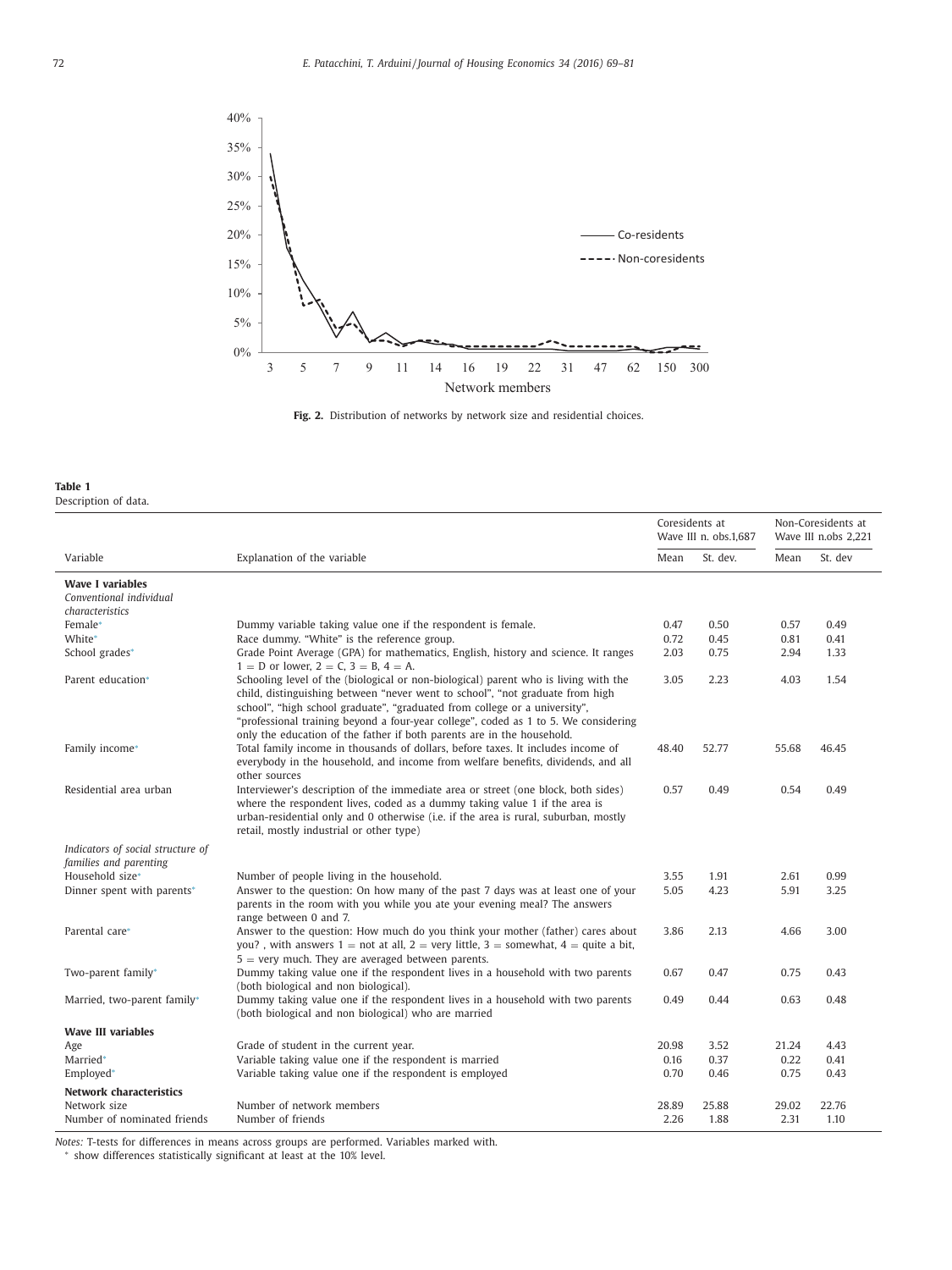<span id="page-4-0"></span>plies that groups of friends may overlap if individuals have common best friends. To summarize, the *reference group* of each individual *i* is *Ni*(*k*), the set of his/her best friends, which does not include him/herself.

The decision of individual *i* in network *k* to leave the parental home,  $y_{i,k}$ , can be modeled as:

$$
y_{i,\kappa} = \phi \frac{1}{g_{i,k}} \sum_{j=1}^{n_{\kappa}} g_{ij,k} y_{j,k} + \sum_{m=1}^{M} \beta_1^m x_{i,\kappa}^m + \frac{1}{g_{i,k}} \sum_{m=1}^{M} \sum_{j=1}^{n_{\kappa}} \theta_m g_{ij,k} x_{j,\kappa}^m + \eta_k + \varepsilon_{i,k}
$$
(1)

where  $\frac{1}{g_{i,k}}\sum_{j=1}^{n_K}g_{ij,k}y_{j,k}$  denotes the share of friends that left parental home in individual *i*'s reference group and  $\sum_{m=1}^{M} \beta_{1}^{m} x_{i,\kappa}^{m}$  +  $\frac{1}{\mathcal{S}_{i,k}}\sum_{m=1}^M\sum_{j=1}^{n_K}\theta_m\mathcal{S}_{ij,k}x^m_{j,\kappa}$  reflects the ex ante idiosyncratic heterogeneity of each individual *i* in terms of one's own characteristics and friends' characteristics, as captured by the set  $x_{i,k}^m$  (for  $m =$ 1, ..., *M*). Finally,  $\eta_k$  captures network-specific unobserved factors (constant over individuals in the same network), which might be correlated with the regressors, and  $\varepsilon_{i,k}$  is a white noise error.<sup>18</sup>

Conformity preferences, which state that the individual wants to minimize the *social distance* between herself and her reference group, or learning mechanisms, in which peers are a channel for information sharing, provide the behavioral foundations for this model.<sup>19</sup>

In model (1), φ represents *the endogenous effects*, or the impact of one's friends' activities on her choice/outcome for the same activity. In addition, θ represents *the contextual effect*, or the extent to which an agent's choice/outcome may depend on the exogenous characteristics of her friends. The vector of network fixed effects  $\eta_k$  captures *the correlated effect*, whereby agents in the same network may behave similarly because of similar unobserved individual characteristics or a similar environment.

#### *2.2. Identification and estimation*

A number of papers have dealt with the identification and estimation of peer effects with network data (see, e.g. [Bramoullé et](#page-11-0) al. (2009); Lee [\(2007\);](#page-11-0) Liu and Lee [\(2010\);](#page-11-0) Lee et al. [\(2010\);](#page-11-0) Calvó-[Armengol](#page-11-0) et al. (2009)). Below, we review the crucial issues and explain how we address them.

**Reflection problem** In linear-in-means models, simultaneity in the behavior of interacting agents introduces a perfect collinearity between the expected mean outcome of the group and its mean characteristics. Therefore, it is difficult to differentiate between the effect of peers' choice of effort (*endogenous effects*) and peers' characteristics (*contextual effects*) that have an impact on their effort choice. [Manski](#page-11-0) (1993) terms this the so-called reflection problem. The reflection problem arises because, in the standard approach, individuals interact in groups - individuals are affected by all individuals belonging to their group and by nobody outside of their group. However, in the case of social networks this is almost never true since the reference group is individual-specific. For example, take individuals *i* and *l* such that  $g_{il,k} = 1$ . Then, individual *i* is directly influenced by  $\bar{y}_{i,k} = \sum_{j=1}^{n_k} g_{ij,k} y_j$  while individual *l* is directly influenced by  $\bar{y}_{l,k} = \sum_{j=1}^{n_k} g_{l j,k} y_j$ , and there is little chance for these two values to be the same unless the network is complete (i.e. everybody is friend with everybody else). $20$ 

**Correlated effects/Sorting** While a network approach allows us to distinguish endogenous effects from correlated effects, it does not necessarily enable us to estimate the causal effect of peers' influences on individual behavior. In most cases, individuals sort into groups non-randomly. For example, students whose parents have lower-than-average educational attainment might be more likely to sort into groups with lower human capital. If the variables that drive this process of selection are not fully observable, potential correlations between (unobserved) group-specific factors and the target regressors are a major sources of bias. The richness of social network data (where we observe individuals over networks) provides a possible solution through the use of *network fixed effects*. Network fixed effects are a remedy for the selection bias that originates from the possible sorting of individuals with similar unobserved characteristics into a network. The underlying assumption is that such unobserved characteristics are common to the individuals within each network.

However, if there are individual-level unobservables that drive both network formation and outcome choice, this strategy fails. For example, one can envision the existence of unobservable (or unmeasurable) factors, such as self confidence or risk aversion, which are possibly relevant both in social contexts and for nest-leaving decisions. Recently, [Goldsmith-Pinkham](#page-11-0) and Imbens (2013) and Hsieh and Lee [\(2016\)](#page-11-0) highlight the fact that endogeneity of this sort can be modeled. Individual-level correlated unobservables would motivate the use of parametric modeling assumptions and Bayesian inferential methods to integrate network formation with the study of behavior over the formed networks. In this paper, we develop this approach for our context. It is detailed below.

**Endogenous network formation** As mentioned in the introduction, the most challenging issue faced by all studies attempting to identify peer effects is a possible endogeneity of the network. If there are individual-level unobservables that drive both network formation and outcome choices, the estimates of peer effects are biased.

Let  $\xi_{i,k}$  denote an *unobserved characteristic* of individual *i* belonging to network *k* that influences the link formation process. Let us also assume that  $\xi_{i,k}$  is correlated with  $\epsilon_{i,k}$  in Model (1) according to a bivariate normal distribution

$$
(\xi_{i,k},\epsilon_{i,k}) \sim N\left(\begin{pmatrix}0\\0\end{pmatrix},\begin{bmatrix}\sigma_{\epsilon_{i,k}}^2&\sigma_{\epsilon_{i,k}\xi_{i,k}}\\ \sigma_{\epsilon_{i,k}\xi_{i,k}}&\sigma_{\xi_{i,k}}^2\end{bmatrix}\right)
$$

Joint normality implies that the error term  $\epsilon_{i,k}$  in Eq. (1) can be replaced with its expected value  $\sigma_{\epsilon_{i,k}}\xi_{i,k}$ , yielding:

.

$$
y_{i,k} = \phi \frac{1}{g_{i,k}} \sum_{j=1}^{n_k} g_{ij,k} y_{j,k} + \sum_{m=1}^{M} \beta_1^m x_{i,k}^m
$$
  
+ 
$$
\frac{1}{g_{i,k}} \sum_{m=1}^{M} \sum_{j=1}^{n_k} \theta_m g_{ij,k} x_{j,k}^m + \eta_k + \sigma_{\epsilon_{i,k} \xi_{i,k}} \xi_{i,k} + u_{i,k}
$$
(2)

where  $u_{i,k}$  is now an i.i.d. error term uncorrelated with the  $x_{i,k}^m$  and the unobservable  $\xi_{i,k}$ . Observe that  $\sigma_{\epsilon_{i,k}}\xi_{i,k} \neq 0$  implies that the network **G** in model  $(1)$  is endogenous.<sup>21</sup>

<sup>18</sup> In the spatial econometrics literature, model (1) is the so-called *spatial lag model* or *mixed-regressive spatial autoregressive model*[\(Anselin,](#page-11-0) 1988) with the addition of a network-specific component of the error term. A maximum likelihood approach is used to estimate *β*, *θ*, and *φ* jointly (see, e.g. [Anselin](#page-11-0) (1988)).

See Clark and [Oswald](#page-11-0) (1998), [Akerlof](#page-11-0) (1997) and Patacchini and Zenou (2012) for [conformism](#page-12-0) and peer effects and [Banerjee](#page-11-0) (1992), Battaglini et al. (2005) and [Moretti](#page-12-0) (2011) for learning models with peer effects.

<sup>20</sup> Formally, social effects are identified (i.e. there is no reflection problem) if *I, G, G*<sup>2</sup> and *G*<sup>3</sup> are linearly independent. The intuition is that *the intransitivity in social connections*in social networks data provide exclusion restrictions to identify endogenous and contextual effects (see, e.g. [Bramoullé et](#page-11-0) al. (2009)).

 $21$  For simplicity, we consider only one unobserved characteristic governing the link formation process. The introduction of different unobservables simply adds more notation.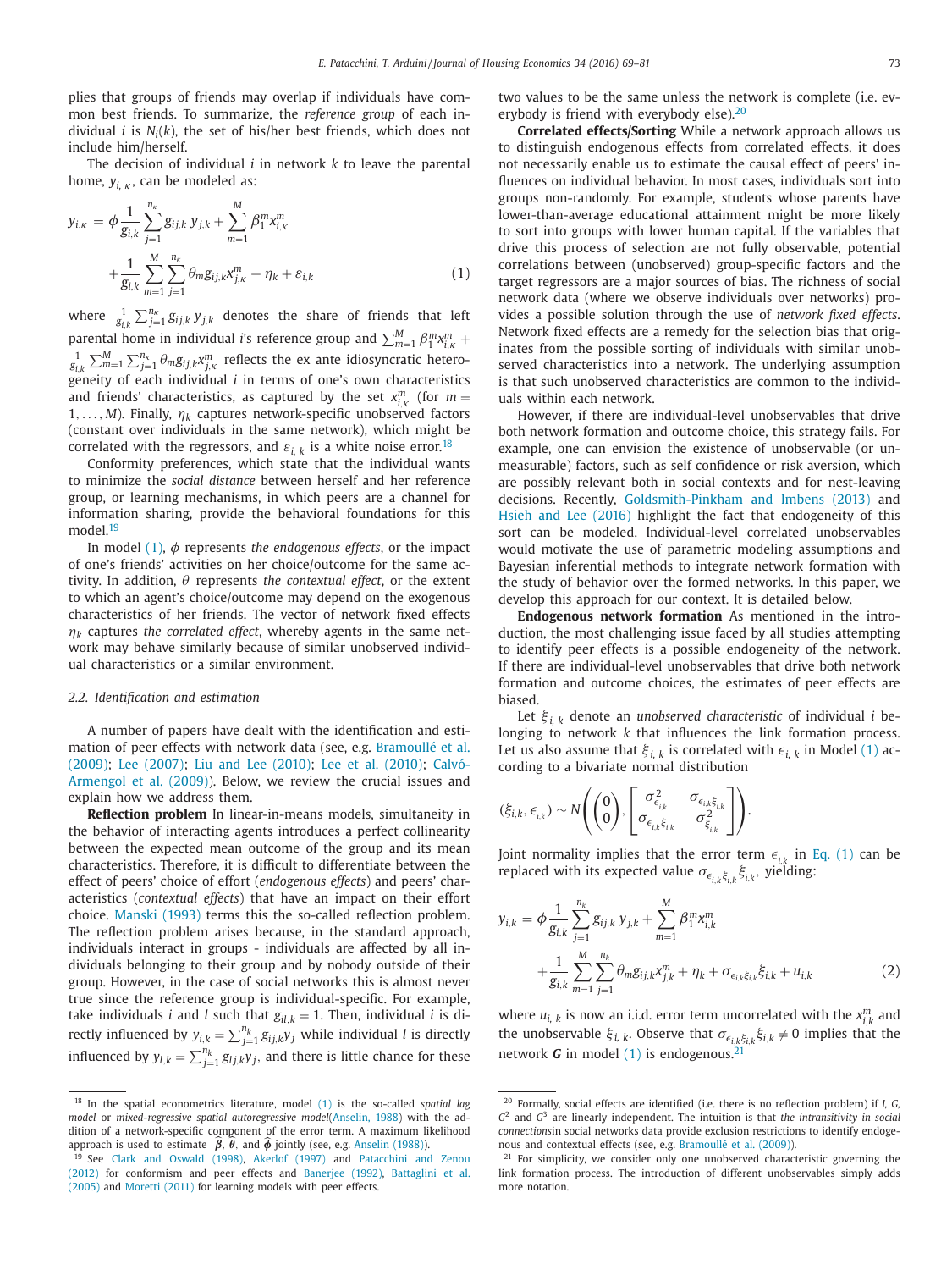| Dep. Var. probability of leaving parental home |                        |                        |                        |                         |                        |                    |
|------------------------------------------------|------------------------|------------------------|------------------------|-------------------------|------------------------|--------------------|
|                                                | $\left(1\right)$       | (2)                    | (3)                    | (4)                     | (5)                    | (6)                |
| Peer effects $(\phi)$                          | $0.4421**$<br>(0.1998) | $0.3890**$<br>(0.1717) | $0.2651**$<br>(0.1203) | $0.1785***$<br>(0.0654) | $0.1088**$<br>(0.0455) | 0.0614<br>(0.0501) |
| Standard individual characteristics            | no                     | yes                    | yes                    | yes                     | yes                    | yes                |
| Additional individual characteristics          | n <sub>0</sub>         | no                     | yes                    | yes                     | yes                    | yes                |
| Peers' characteristics                         | n <sub>0</sub>         | n <sub>0</sub>         | no                     | yes                     | yes                    | yes                |
| Network fixed effects                          | n <sub>0</sub>         | n <sub>0</sub>         | no                     | n <sub>0</sub>          | yes                    | yes                |
| Individual fixed effects                       | n <sub>0</sub>         | n <sub>0</sub>         | no                     | n <sub>0</sub>          | no                     | yes                |
| N. obs.                                        | 3908                   | 3908                   | 3908                   | 3908                    | 3908                   | 3908               |
| N. networks                                    | 359                    | 359                    | 359                    | 359                     | 359                    | 359                |
| % of variance explained by peer effects        | 35.8%                  | 26.5%                  | 17.4%                  | 9.3%                    | 3.6%                   | 0%                 |

<span id="page-5-0"></span>**Table 2** Estimation results.

*Notes:* Columns (1) û (5): Maximum likelihood estimation results. Column (6): Bayesian estimation results. Control variables are those listed in [Table](#page-3-0) 1. The additional individual characteristics are "household size", "two parent family", "two married parent family", "dinner with parents" and "parental care". \*, \*\*\* \*\*\* indicate statistical significance at the 10, 5, and 1% levels.

Let us thus consider a network formation model based on homophily behaviors, where the variables that explain friendship ties between students *i* and *j* belonging to network  $k(i.e.g., k)$  are the distances between them in terms of observed and unobserved characteristics. Let us assume that the probability of two individuals being friends  $g_{ij,k}$  follows a logit specification of the form

$$
P(g_{ij,k} = 1 | x_{il,k}, x_{jl,k}, \xi_{il,k}, \xi_{jl,k})
$$
  
=  $\Lambda(\delta_0 + \sum_m |x_{i,k}^m - x_{j,k}^m| \delta^m + \delta_2 |\xi_{i,k} - \xi_{j,k}|)$  (3)

where  $\Lambda$  (·) is the logistic distribution and  $\delta_0$ ,  $\delta_1$ ,  $\delta_2$  are parameters governing friendship formation. Among the observable individual characteristics (*x* variables), we also include a dummy variable taking a value of 1 if students *i* and *j* reside in the same neighborhood and zero otherwise. Eq. (3) explains the link formation process between individuals *i* and *j* in network *k* by their difference in observable characteristics (i.e.  $|x_{i,k}^m - x_{j,k}^m|$ ) and unobservable characteristics (i.e. |ξ*<sup>i</sup>*,*<sup>k</sup>* − ξ*<sup>j</sup>*,*<sup>k</sup>*|). This is a standard model of *homophily* (see e.g. [Currarini](#page-11-0) et al. (2009); [2010\)](#page-11-0)).

[Eqs.](#page-4-0) (1) and (3) form a structural model of link formation and outcomes. The main advantage of this approach is that possible friendship selection bias on network interactions can be corrected as the network formation is explicitly modeled.

We use this model to study peer effects in nest-leaving decisions and estimate it using the Bayesian method. A Bayesian approach will produce marginal posterior distributions of the parameters, conditioned on the data and the set of individual-level nuisance parameters  $\xi_{i,k}$ . We can interpret  $\xi_{i,k}$  as an individual fixedeffect that affects the outcome and also explains the probability of two individuals *i* and *j* being friends. Details on the Bayesian estimation procedure can be found in [Appendix](#page-10-0) A.

#### **3. Empirical results**

We present the estimation results of model [\(1\)](#page-4-0) on the entire sample using a wide range of specifications and various estimation strategies. They are reported in Table 2. The last row of this table shows the percentage of the variance that is explained by peer effects. We begin in column (1) by showing the raw correlation between the individual probability of leaving the parental home and the share of peers that left home. The correlation is quite high (about 36% in terms of explained variance). When we control for standard individual characteristics (column (2)), the portion of the variance explained falls to 26.5%. In Column (3), we introduce controls for family characteristics, including parenting activities (which are typically unobserved) and indicators for the social structure of families.Interestingly, it appears that those variables have an explanatory power roughly as large as the other economic and demographic factors. The portion of variance attributed to peer effects drops to roughly 17%. However, a correlation between individual and peers' behavior may be due to similar individual and peer characteristics, rather than to peer effects (i.e. endogenous effects). The uniqueness of our data where both respondents and friends are interviewed allows us to control for peers' characteristics, thus disentangling the effects of endogenous from exogenous effects. Column (4) shows that about half of effect attributed to peers' behavior is in fact due to peers' characteristics -the portion of the variance explained falls from 17% to 9%. A remaining concern relates to the presence of unobserved factors. There aretwo types of unobservables: *(i)* unobservables that are common to all individuals in a (broadly defined) social circle and *(ii)* unobservables that are individual-specific. The bi-dimensional nature of network data (we observe individuals over networks) allows us to control for the presence of unobserved factors of type *(i)* by including network fixed effects.<sup>22</sup> By doing so, we purge our estimates from the effects of unobserved factors that are common among directly and indirectly related individuals. Column (5) reports the results when network fixed effects are included in the model. The percentage of explained variance falls by about 6%, thus revealing the presence of important unobserved factors in each individual's social circle. The presence of type *(ii)* unobservables is more difficult to address. The application of an econometric strategy able to deal with this issue in our context is an important contribution of this paper. Such a strategy, which is detailed in [Section](#page-4-0) 2.2, consists of simultaneously estimating the outcome [Eq.](#page-4-0) (2) and the link formation Eq. (3). By explicitly modeling network formation, these estimates correct for possible friendship selection bias. When this method is used, column (6) reveals that the percentage of the variance explained drops to 0.

We report the complete list of estimation results in [Table](#page-6-0) 3. In column 3, it can be seen that the effect of the behavior of peers on nest-leaving decisions is insignificant. In fact, column (2) reveals that the estimated correlation between unobservables in the outcome and link formation equations  $(\sigma_{\varepsilon\xi})$  is different from zero. This suggests that the effects of friends are mainly due to the *unobservable individual characteristics that also drive the friendship formation*. Therefore, there are no endogenous peer effects. In other words, we observe a correlation between individual decisions to coreside with parents and the share of peers coresiding with parents not because the individual decisions are affected by

 $22$  This is a pseudo panel data within-group strategy, where the group mean (here network mean) is removed from each individual observation. Network fixed effects therefore are not estimated. They are treated as nuisance parameters.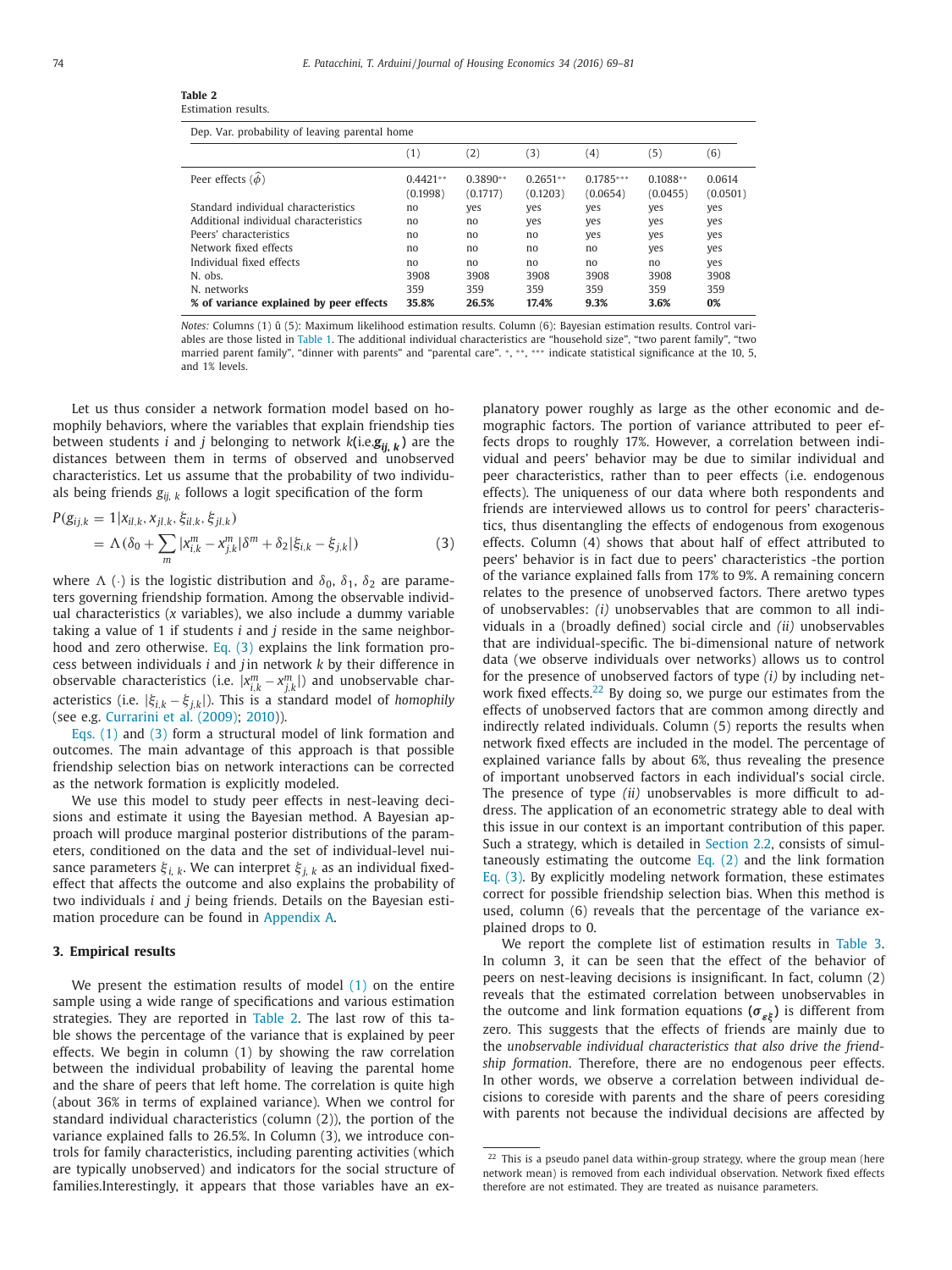<span id="page-6-0"></span>

| Table 3                                                           |  |  |  |
|-------------------------------------------------------------------|--|--|--|
| Bayesian estimation results: Outcome equation and link formation. |  |  |  |

|                                         | (1)                                     | (2)            | (3)                                  |
|-----------------------------------------|-----------------------------------------|----------------|--------------------------------------|
|                                         | Outcome equation without link formation | Link formation | Outcome equation with link formation |
| Peer effects $(\phi)$                   | $0.1088**$                              |                | 0.0614                               |
|                                         | (0.0455)                                |                | (0.0501)                             |
| Female                                  | $0.1574$ ***                            | $-0.1654***$   | $0.1672***$                          |
|                                         | (0.0320)                                | (0.0402)       | (0.0555)                             |
| White                                   | $0.1405***$                             | $-0.5897***$   | $0.1403**$                           |
|                                         | (0.0402)                                | (0.059)        | (0.0705)                             |
| School grade                            | $0.0501***$                             | $-0.0689$      | $0.0479*$                            |
|                                         | (0.0139)                                | (0.0530)       | (0.0267)                             |
| Age                                     | 0.0235                                  | $-0.9347***$   | 0.0245                               |
|                                         | (0.0231)                                | (0.0661)       | (0.063)                              |
| Employed                                | $0.1511**$                              | $-0.1631***$   | $0.1980**$                           |
|                                         | (0.0721)                                | (0.0425)       | (0.0856)                             |
| Married                                 | $0.1431$ ***                            | $-0.3439$ ***  | $0.1234**$                           |
|                                         | (0.0441)                                | (0.0671)       | (0.0606)                             |
| Residential area urban                  | $0.0985***$                             | $-0.0787**$    | $-0.0888$ **                         |
|                                         | (0.0315)                                | (0.0369)       | (0.0407)                             |
| Parent education                        | $0.0798***$                             | $-0.0215$      | $0.0811$ ***                         |
|                                         | (0.0215)                                | (0.0355)       | (0.0433)                             |
| Family income (*1000)                   | $0.0998***$                             | $-0.0658*$     | $0.0865**$                           |
|                                         | (0.0217)                                | (0.0370)       | (0.0472)                             |
| Household size                          | $-0.0224*$                              | $-0.0574**$    | $-0.0197$                            |
|                                         | (0.0147)                                | (0.0273)       | (0.0399)                             |
| Two-parent family                       | $0.2347***$                             | 0.0035         | $0.2346$ ***                         |
|                                         | (0.0155)                                | (0.0202)       | (0.0422)                             |
| Married, two- parent family             | $0.0625$ **                             | $-0.0495$      | $0.0724***$                          |
|                                         | (0.0210)                                | (0.0465)       | (0.0274)                             |
| Dinner spent with parents               | $0.1769***$                             | $-0.1021$      | $0.1810$ ***                         |
|                                         | (0.0515)                                | (0.1050)       | (0.0603)                             |
| Parental care                           | $0.0226$ **                             | $-0.0249*$     | $0.0229**$                           |
|                                         | (0.0100)                                | (0.0135)       | (0.0124)                             |
| Constant                                |                                         | $-1.323***$    |                                      |
|                                         |                                         | (0.0909)       |                                      |
| Unobservables ( $\sigma_{\epsilon k}$ ) |                                         | $0.5896***$    | $0.0105**$                           |
|                                         |                                         | (0.0201)       | (0.0051)                             |
| Peers' characteristics                  | yes                                     |                | yes                                  |
| Network fixed effects                   | yes                                     |                |                                      |
| Obs                                     | 3908                                    | 7,634,287      | yes<br>3908                          |
|                                         |                                         |                |                                      |

*Notes:* Columns (2) and (3) report the means and the standard deviations of the posterior distributions of the parameters. We draw random samples from each parameter's marginal conditional distribution using Markov Chain Monte Carlo (MCMC) techniques. We let our chain run for 70,000 iterations, discarding the first 10,000 iterations. Ergodicity of the Markov Chain is achieved quite quickly. Control variables are described in [Table](#page-3-0) 1.In columns (2) the regressors are differences in terms of the listed variables between friends. Column (2) reports results on the dyadic model (3), the covariates are differences in terms of the listed characteristics. Columns (1) and (3) show results on model (1)-(2). <sup>∗</sup>, ∗∗, ∗∗∗ indicate that zero is not contained in a 90, 95, and 99 percent confidence interval

the decisions of friends but because adolescents in friendship circles share some common unobservable characteristics that make them friends and also drive nest-leaving behavior. (For example, parental attitudes, parental working time, cultural norms, and living standards affect both friendship formation and the choices of living arrangements). The estimation results on our control variables are in line with the descriptive statistics in [Table](#page-3-0) 1. It appears that a higher probability of leaving the parental home is associated with coming from a relatively wealthy and highly-educated family, a family with two parents, a family with married parents, and a family in which parents spend evening time with their children. Interestingly, in terms of magnitude, the impact of indicators of the social structure of families and parenting is non-negligible. It can be compared with the effect of being employed. Indeed, if individuals are employed the probability of leaving parental home is roughly 20% higher. This probability is about 18% higher if parents spend one more evening per week with their children. It is about 23% higher for individuals coming from families with two parents.

#### *3.1. Boomerang kids*

According to the information collected in the Add Health survey in Wave IV, about 25% of the respondents who declared they were non-coresidents at Wave III moved back in with their parents. What are the reasons that these adolescents, the so called boomerang kids, leave their parents' home and then return a few years later? A conventional explanation would attribute those movements to labor market shocks and to changes in marital status. Finding or losing a job, marriage and marriage termination are the obvious candidates. [Table](#page-7-0) 4 compares characteristics of the young adults that remain non-coresidents at Wave IV with the boomerang kids. The boomerang kids are more likely to be male and to come from wealthier families. However, contrary to expectations, it does not appear that boomerang kids have higher unemployment rate, nor higher separation or divorce rates.

We then investigate whether the boomerang kids are different from the others in terms of social contacts[.Figs.](#page-7-0) 3 and [4](#page-7-0) show the graphs that correspond to [Figs.](#page-2-0) 1 and [2,](#page-3-0) respectively. We distin-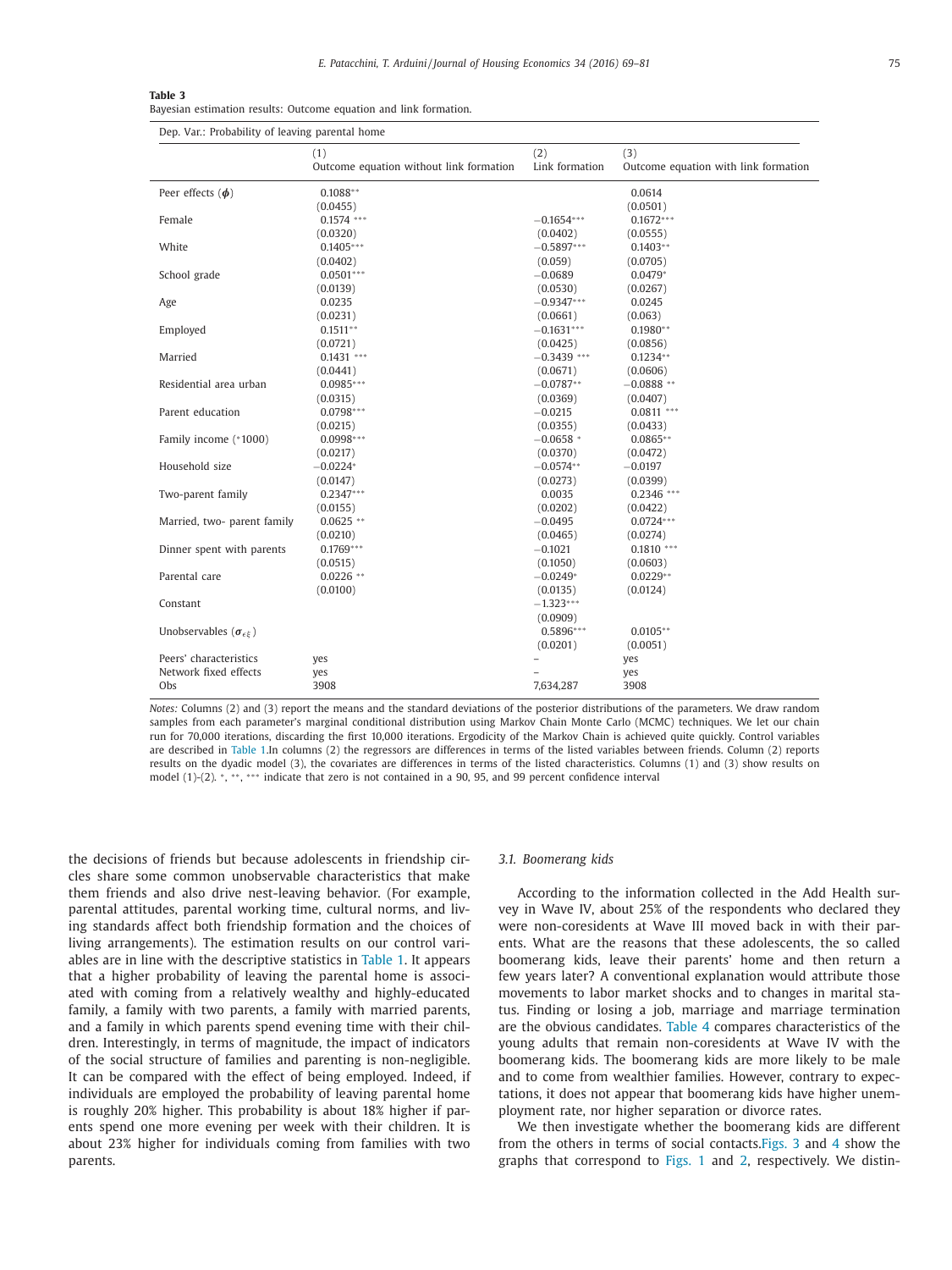|                             | Kids non-coresident at wave III<br>and at wave IV |         |       | Kids non-coresident at wave III<br>and coresident at wave IV |        |  |
|-----------------------------|---------------------------------------------------|---------|-------|--------------------------------------------------------------|--------|--|
|                             | Mean                                              | St. dev | Mean  | St. dev                                                      |        |  |
| Female                      | 0.72                                              | 0.45    | 0.43  | 0.49                                                         | 0.0000 |  |
| White                       | 0.79                                              | 0.40    | 0.81  | 0.41                                                         | 0.2578 |  |
| School grades               | 2.97                                              | 1.43    | 3.01  | 1.55                                                         | 0.1102 |  |
| Age                         | 21.24                                             | 4.43    | 20.61 | 3.54                                                         | 0.3279 |  |
| Employed                    | 0.75                                              | 0.43    | 0.76  | 0.43                                                         | 0.4006 |  |
| Married                     | 0.22                                              | 0.41    | 0.21  | 0.41                                                         | 0.5403 |  |
| Residential area urban      | 0.43                                              | 0.49    | 0.45  | 0.67                                                         | 0.1255 |  |
| Parent education            | 3.95                                              | 1.65    | 4.05  | 1.15                                                         | 0.2800 |  |
| Family income               | 52.66                                             | 48.99   | 60.80 | 20.40                                                        | 0.0002 |  |
| Household size              | 2.59                                              | 0.90    | 2.50  | 0.46                                                         | 0.1706 |  |
| Two-parent family           | 0.74                                              | 0.44    | 0.71  | 0.31                                                         | 0.1673 |  |
| Married, two- parent family | 0.49                                              | 0.44    | 0.48  | 0.50                                                         | 0.2929 |  |
| Dinner spent with parents   | 5.50                                              | 4.34    | 5.37  | 4.38                                                         | 0.4704 |  |
| Parental care               | 4.50                                              | 3.50    | 4.70  | 3.20                                                         | 0.4550 |  |
| Network size                | 26.01                                             | 30.29   | 25.38 | 27.34                                                        | 0.2276 |  |
| Number of nominated friends | 1.98                                              | 3.04    | 1.95  | 3.05                                                         | 0.4110 |  |
| N. obs.                     | 1629                                              |         | 592   |                                                              |        |  |

<span id="page-7-0"></span>

| Table 4 |                                                |  |
|---------|------------------------------------------------|--|
|         | <b>Boomerang kids-Significant differences.</b> |  |

*Notes:* T-test for differences in means with unequal variances had been performed. *p*-values are reported



**Fig. 3.** Distribution of individuals who are not coresidents at Wave III by number of social contacts and residential choices at Wave IV.



**Fig. 4.** Distribution of networks by network size and residential choices -Sub-sample: individuals who are not coresidents at Wave III-.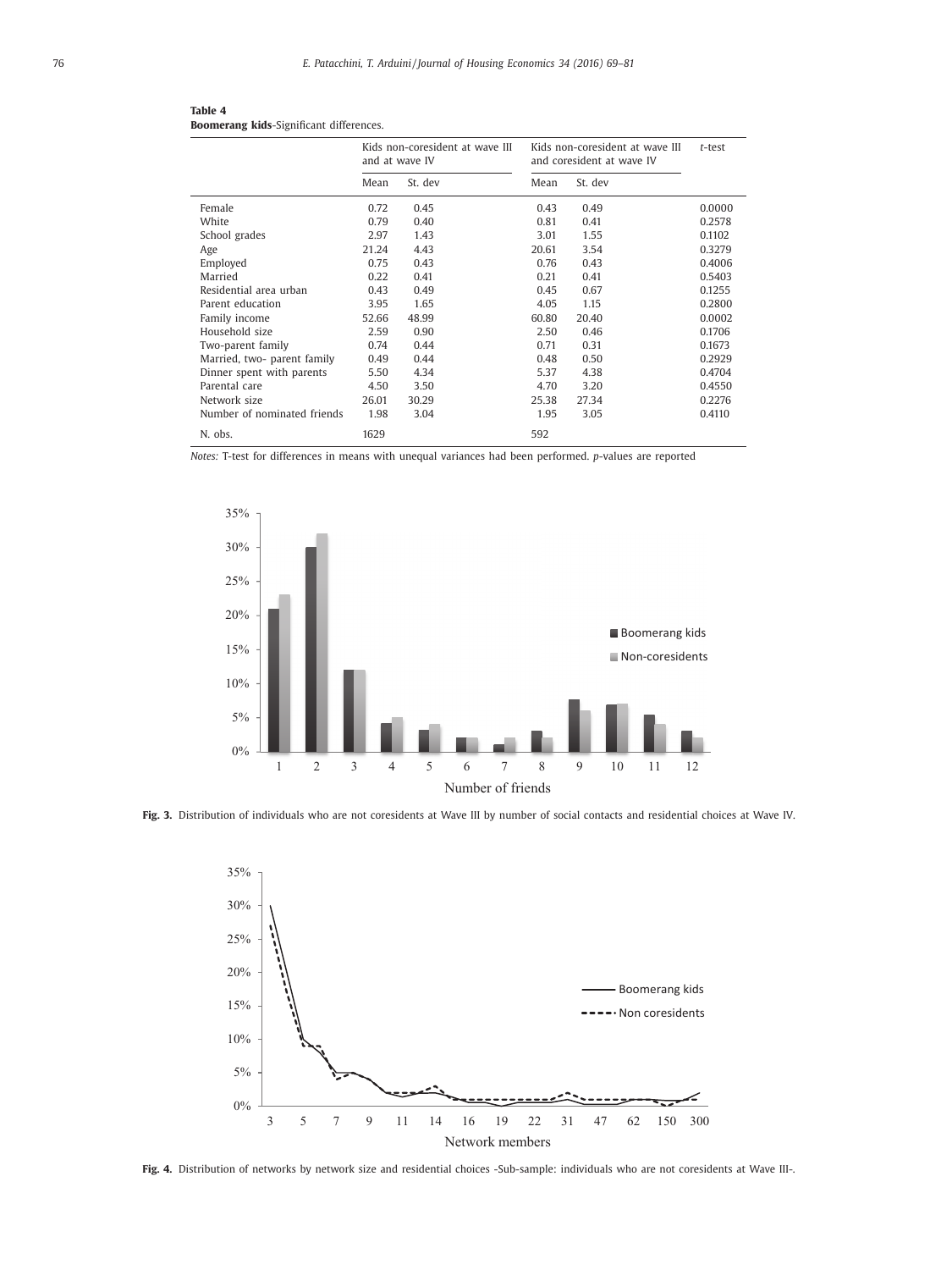<span id="page-8-0"></span>

| Table 5 |  |  |  |
|---------|--|--|--|
|         |  |  |  |

Bayesian estimation results: outcome equation and link formation - Boomerang kids.

Dep. Var.: Probability of leaving parental home

| Peer effects $(\phi)$<br>$0.1644$ **<br>$0.1569**$<br>(0.0501)<br>(0.0750)<br>Female<br>$0.1667$ ***<br>$-0.1599***$<br>$0.1721***$<br>(0.0320)<br>(0.0439)<br>(0.0565)<br>$0.5555***$<br>White<br>$-0.1540***$<br>$0.1495**$<br>(0.0777)<br>(0.0442)<br>(0.0723)<br>$0.0650***$<br>0.0568<br>$0.0697**$<br>School grade<br>(0.0630)<br>(0.0213)<br>(0.0303)<br>$-0.7347***$<br>0.0274<br>0.0263<br>Age<br>(0.0323)<br>(0.0766)<br>(0.0422)<br>Employed<br>$0.1211**$<br>$-0.1863***$<br>$0.1198**$<br>(0.0545)<br>(0.0629)<br>(0.0600)<br>Married<br>$0.1054**$<br>$-0.3041$ ***<br>$0.1153**$<br>(0.0504)<br>(0.0699)<br>(0.0560)<br>Residential area urban<br>$0.1509**$<br>$-0.0978**$<br>$0.1408*$<br>(0.0733)<br>(0.0493)<br>(0.0789)<br>Parent education<br>$0.0781***$<br>$-0.0415$<br>$0.0815$ ***<br>(0.0432)<br>(0.0241)<br>(0.0195)<br>Family income (*1000)<br>$0.0870**$<br>$-0.0657$ **<br>$0.0904$ **<br>(0.0417)<br>(0.0322)<br>(0.0453)<br>Household size<br>$-0.0442**$<br>$-0.0474$<br>$-0.0505**$<br>(0.0198)<br>(0.0403)<br>(0.0253)<br>Two-parent family<br>$0.2541***$<br>0.0053<br>$0.2613$ ***<br>(0.0315)<br>(0.0298)<br>(0.0442)<br>$0.1062$ **<br>Married, two-parent family<br>$-0.0345$<br>$0.1107**$<br>(0.0405)<br>(0.0574)<br>(0.0521)<br>Dinner spent with parents<br>$0.1769***$<br>$-0.0925$<br>$0.1810$ ***<br>(0.1205)<br>(0.0515)<br>(0.0603)<br>Parental care<br>$0.0450**$<br>$-0.0255$<br>$0.0492**$<br>(0.0230)<br>(0.0212)<br>(0.0254)<br>Constant<br>$-3.012***$<br>(0.5066)<br>$0.6968***$<br>$0.01206**$<br>Unobservables ( $\sigma_{\epsilon k}$ )<br>(0.0505)<br>(0.0610)<br><b>Peers</b> Æcharacteristics<br>Yes<br>Yes<br>Network fixed effects<br>Yes<br>Yes<br>Obs<br>3908<br>3908<br>7,634,287 | (1)<br>Outcome equation<br>without link formation | (2)<br>Link formation | (3)<br>Outcome equation<br>with link formation |
|-------------------------------------------------------------------------------------------------------------------------------------------------------------------------------------------------------------------------------------------------------------------------------------------------------------------------------------------------------------------------------------------------------------------------------------------------------------------------------------------------------------------------------------------------------------------------------------------------------------------------------------------------------------------------------------------------------------------------------------------------------------------------------------------------------------------------------------------------------------------------------------------------------------------------------------------------------------------------------------------------------------------------------------------------------------------------------------------------------------------------------------------------------------------------------------------------------------------------------------------------------------------------------------------------------------------------------------------------------------------------------------------------------------------------------------------------------------------------------------------------------------------------------------------------------------------------------------------------------------------------------------------------------------------------------------------------------------------------------------------------------|---------------------------------------------------|-----------------------|------------------------------------------------|
|                                                                                                                                                                                                                                                                                                                                                                                                                                                                                                                                                                                                                                                                                                                                                                                                                                                                                                                                                                                                                                                                                                                                                                                                                                                                                                                                                                                                                                                                                                                                                                                                                                                                                                                                                       |                                                   |                       |                                                |
|                                                                                                                                                                                                                                                                                                                                                                                                                                                                                                                                                                                                                                                                                                                                                                                                                                                                                                                                                                                                                                                                                                                                                                                                                                                                                                                                                                                                                                                                                                                                                                                                                                                                                                                                                       |                                                   |                       |                                                |
|                                                                                                                                                                                                                                                                                                                                                                                                                                                                                                                                                                                                                                                                                                                                                                                                                                                                                                                                                                                                                                                                                                                                                                                                                                                                                                                                                                                                                                                                                                                                                                                                                                                                                                                                                       |                                                   |                       |                                                |
|                                                                                                                                                                                                                                                                                                                                                                                                                                                                                                                                                                                                                                                                                                                                                                                                                                                                                                                                                                                                                                                                                                                                                                                                                                                                                                                                                                                                                                                                                                                                                                                                                                                                                                                                                       |                                                   |                       |                                                |
|                                                                                                                                                                                                                                                                                                                                                                                                                                                                                                                                                                                                                                                                                                                                                                                                                                                                                                                                                                                                                                                                                                                                                                                                                                                                                                                                                                                                                                                                                                                                                                                                                                                                                                                                                       |                                                   |                       |                                                |
|                                                                                                                                                                                                                                                                                                                                                                                                                                                                                                                                                                                                                                                                                                                                                                                                                                                                                                                                                                                                                                                                                                                                                                                                                                                                                                                                                                                                                                                                                                                                                                                                                                                                                                                                                       |                                                   |                       |                                                |
|                                                                                                                                                                                                                                                                                                                                                                                                                                                                                                                                                                                                                                                                                                                                                                                                                                                                                                                                                                                                                                                                                                                                                                                                                                                                                                                                                                                                                                                                                                                                                                                                                                                                                                                                                       |                                                   |                       |                                                |
|                                                                                                                                                                                                                                                                                                                                                                                                                                                                                                                                                                                                                                                                                                                                                                                                                                                                                                                                                                                                                                                                                                                                                                                                                                                                                                                                                                                                                                                                                                                                                                                                                                                                                                                                                       |                                                   |                       |                                                |
|                                                                                                                                                                                                                                                                                                                                                                                                                                                                                                                                                                                                                                                                                                                                                                                                                                                                                                                                                                                                                                                                                                                                                                                                                                                                                                                                                                                                                                                                                                                                                                                                                                                                                                                                                       |                                                   |                       |                                                |
|                                                                                                                                                                                                                                                                                                                                                                                                                                                                                                                                                                                                                                                                                                                                                                                                                                                                                                                                                                                                                                                                                                                                                                                                                                                                                                                                                                                                                                                                                                                                                                                                                                                                                                                                                       |                                                   |                       |                                                |
|                                                                                                                                                                                                                                                                                                                                                                                                                                                                                                                                                                                                                                                                                                                                                                                                                                                                                                                                                                                                                                                                                                                                                                                                                                                                                                                                                                                                                                                                                                                                                                                                                                                                                                                                                       |                                                   |                       |                                                |
|                                                                                                                                                                                                                                                                                                                                                                                                                                                                                                                                                                                                                                                                                                                                                                                                                                                                                                                                                                                                                                                                                                                                                                                                                                                                                                                                                                                                                                                                                                                                                                                                                                                                                                                                                       |                                                   |                       |                                                |
|                                                                                                                                                                                                                                                                                                                                                                                                                                                                                                                                                                                                                                                                                                                                                                                                                                                                                                                                                                                                                                                                                                                                                                                                                                                                                                                                                                                                                                                                                                                                                                                                                                                                                                                                                       |                                                   |                       |                                                |
|                                                                                                                                                                                                                                                                                                                                                                                                                                                                                                                                                                                                                                                                                                                                                                                                                                                                                                                                                                                                                                                                                                                                                                                                                                                                                                                                                                                                                                                                                                                                                                                                                                                                                                                                                       |                                                   |                       |                                                |
|                                                                                                                                                                                                                                                                                                                                                                                                                                                                                                                                                                                                                                                                                                                                                                                                                                                                                                                                                                                                                                                                                                                                                                                                                                                                                                                                                                                                                                                                                                                                                                                                                                                                                                                                                       |                                                   |                       |                                                |
|                                                                                                                                                                                                                                                                                                                                                                                                                                                                                                                                                                                                                                                                                                                                                                                                                                                                                                                                                                                                                                                                                                                                                                                                                                                                                                                                                                                                                                                                                                                                                                                                                                                                                                                                                       |                                                   |                       |                                                |
|                                                                                                                                                                                                                                                                                                                                                                                                                                                                                                                                                                                                                                                                                                                                                                                                                                                                                                                                                                                                                                                                                                                                                                                                                                                                                                                                                                                                                                                                                                                                                                                                                                                                                                                                                       |                                                   |                       |                                                |
|                                                                                                                                                                                                                                                                                                                                                                                                                                                                                                                                                                                                                                                                                                                                                                                                                                                                                                                                                                                                                                                                                                                                                                                                                                                                                                                                                                                                                                                                                                                                                                                                                                                                                                                                                       |                                                   |                       |                                                |
|                                                                                                                                                                                                                                                                                                                                                                                                                                                                                                                                                                                                                                                                                                                                                                                                                                                                                                                                                                                                                                                                                                                                                                                                                                                                                                                                                                                                                                                                                                                                                                                                                                                                                                                                                       |                                                   |                       |                                                |
|                                                                                                                                                                                                                                                                                                                                                                                                                                                                                                                                                                                                                                                                                                                                                                                                                                                                                                                                                                                                                                                                                                                                                                                                                                                                                                                                                                                                                                                                                                                                                                                                                                                                                                                                                       |                                                   |                       |                                                |
|                                                                                                                                                                                                                                                                                                                                                                                                                                                                                                                                                                                                                                                                                                                                                                                                                                                                                                                                                                                                                                                                                                                                                                                                                                                                                                                                                                                                                                                                                                                                                                                                                                                                                                                                                       |                                                   |                       |                                                |
|                                                                                                                                                                                                                                                                                                                                                                                                                                                                                                                                                                                                                                                                                                                                                                                                                                                                                                                                                                                                                                                                                                                                                                                                                                                                                                                                                                                                                                                                                                                                                                                                                                                                                                                                                       |                                                   |                       |                                                |
|                                                                                                                                                                                                                                                                                                                                                                                                                                                                                                                                                                                                                                                                                                                                                                                                                                                                                                                                                                                                                                                                                                                                                                                                                                                                                                                                                                                                                                                                                                                                                                                                                                                                                                                                                       |                                                   |                       |                                                |
|                                                                                                                                                                                                                                                                                                                                                                                                                                                                                                                                                                                                                                                                                                                                                                                                                                                                                                                                                                                                                                                                                                                                                                                                                                                                                                                                                                                                                                                                                                                                                                                                                                                                                                                                                       |                                                   |                       |                                                |
|                                                                                                                                                                                                                                                                                                                                                                                                                                                                                                                                                                                                                                                                                                                                                                                                                                                                                                                                                                                                                                                                                                                                                                                                                                                                                                                                                                                                                                                                                                                                                                                                                                                                                                                                                       |                                                   |                       |                                                |
|                                                                                                                                                                                                                                                                                                                                                                                                                                                                                                                                                                                                                                                                                                                                                                                                                                                                                                                                                                                                                                                                                                                                                                                                                                                                                                                                                                                                                                                                                                                                                                                                                                                                                                                                                       |                                                   |                       |                                                |
|                                                                                                                                                                                                                                                                                                                                                                                                                                                                                                                                                                                                                                                                                                                                                                                                                                                                                                                                                                                                                                                                                                                                                                                                                                                                                                                                                                                                                                                                                                                                                                                                                                                                                                                                                       |                                                   |                       |                                                |
|                                                                                                                                                                                                                                                                                                                                                                                                                                                                                                                                                                                                                                                                                                                                                                                                                                                                                                                                                                                                                                                                                                                                                                                                                                                                                                                                                                                                                                                                                                                                                                                                                                                                                                                                                       |                                                   |                       |                                                |
|                                                                                                                                                                                                                                                                                                                                                                                                                                                                                                                                                                                                                                                                                                                                                                                                                                                                                                                                                                                                                                                                                                                                                                                                                                                                                                                                                                                                                                                                                                                                                                                                                                                                                                                                                       |                                                   |                       |                                                |
|                                                                                                                                                                                                                                                                                                                                                                                                                                                                                                                                                                                                                                                                                                                                                                                                                                                                                                                                                                                                                                                                                                                                                                                                                                                                                                                                                                                                                                                                                                                                                                                                                                                                                                                                                       |                                                   |                       |                                                |
|                                                                                                                                                                                                                                                                                                                                                                                                                                                                                                                                                                                                                                                                                                                                                                                                                                                                                                                                                                                                                                                                                                                                                                                                                                                                                                                                                                                                                                                                                                                                                                                                                                                                                                                                                       |                                                   |                       |                                                |
|                                                                                                                                                                                                                                                                                                                                                                                                                                                                                                                                                                                                                                                                                                                                                                                                                                                                                                                                                                                                                                                                                                                                                                                                                                                                                                                                                                                                                                                                                                                                                                                                                                                                                                                                                       |                                                   |                       |                                                |
|                                                                                                                                                                                                                                                                                                                                                                                                                                                                                                                                                                                                                                                                                                                                                                                                                                                                                                                                                                                                                                                                                                                                                                                                                                                                                                                                                                                                                                                                                                                                                                                                                                                                                                                                                       |                                                   |                       |                                                |
|                                                                                                                                                                                                                                                                                                                                                                                                                                                                                                                                                                                                                                                                                                                                                                                                                                                                                                                                                                                                                                                                                                                                                                                                                                                                                                                                                                                                                                                                                                                                                                                                                                                                                                                                                       |                                                   |                       |                                                |
|                                                                                                                                                                                                                                                                                                                                                                                                                                                                                                                                                                                                                                                                                                                                                                                                                                                                                                                                                                                                                                                                                                                                                                                                                                                                                                                                                                                                                                                                                                                                                                                                                                                                                                                                                       |                                                   |                       |                                                |
|                                                                                                                                                                                                                                                                                                                                                                                                                                                                                                                                                                                                                                                                                                                                                                                                                                                                                                                                                                                                                                                                                                                                                                                                                                                                                                                                                                                                                                                                                                                                                                                                                                                                                                                                                       |                                                   |                       |                                                |
|                                                                                                                                                                                                                                                                                                                                                                                                                                                                                                                                                                                                                                                                                                                                                                                                                                                                                                                                                                                                                                                                                                                                                                                                                                                                                                                                                                                                                                                                                                                                                                                                                                                                                                                                                       |                                                   |                       |                                                |

*Notes:* Columns (2) and (3) report the means and the standard deviations of the posterior distributions of the parameters. We draw random samples from each parameter's marginal conditional distribution using Markov Chain Monte Carlo (MCMC) techniques. We let our chain run for 70,000 iterations, discarding the first 10,000 iterations. Ergodicity of the Markov Chain is achieved quite fast. Control variables are described in [Table](#page-3-0) 1.In columns (2) the regressors are differences in terms of the listed variables between friends. Column (2) reports results on the dyadic model (3), the covariates are differences in terms of the listed characteristics. Columns (1) and (3) show results on model (1)-(2). <sup>∗</sup>, ∗∗, ∗∗∗ indicate that zero is not contained in a 90, 95, and 99 percent confidence interval

guish between coresident and non-coresident kids. Both graphs reveal marked similarities, and formal statistical tests do not detect any difference in the distributions. Therefore, the evidence so far does not help us to understand the differences in behavior between the two samples.

Table 5 details the results from repeating our analysis for the boomerang kids. In Table 5, the dependent variable is equal to one if the individual left the parental home in Wave III and returned in Wave IV, and zero otherwise. In other words, we look at peer effects in nest-leaving decisions if an individual is a boomerang kid. The magnitudes and the signs of the coefficients of the control variables are similar to those in [Table](#page-6-0) 3. Table 5 shows significant and strong peer effects. This evidence can be interpreted in light of theories of social influences in peer groups where peers play a critical role for individuals with time-inconsistent preferences and/or individuals subject to episodes of temptation such as drinking, smoking, drug use, sexual activity, procrastination of effort, etc. In particular, [Battaglini](#page-11-0) et al. (2005) develop a model of self control in peer groups in which externalities arise endogenously from inferences among peers who observe each other's behavior. If being a boomerang kid signals that an individual has limited willpower, then our results are consistent with this theory. Our data seems to suggest that this seems to be the case. The AddHealth questionnaire contain questions that are commonly used to measure [self-control](#page-12-0) or willpower (see Nagin and Pogarsky (2001); [Fletcher](#page-11-0) et al. (2009); Wolfe and [Hoffmann](#page-12-0) (2016); [Battaglini](#page-11-0) et al.  $(2015)$ .<sup>23</sup> We then regress these alternative measures on a dummy variable taking value one if the individual is

<sup>&</sup>lt;sup>23</sup> The precise (Wave I) questions are: "When making decisions, you usually go with your "gut feeling" without thinking too much about the consequences of each alternative?", coded  $1 =$  strongly disagree to  $5 =$  strongly agree; If you wanted to use birth control, how sure are you that you could stop yourself and use birth control once you were highly aroused or turned on?, coded  $1 =$  very unsure to  $5 =$  very sure; When you have a problem to solve, one of the first things you do is get as many facts about the problem as possible, coded  $1 =$  strongly disagree to 5 = strongly agree; When making decisions, you generally use a systematic method for judging and comparing alternatives, coded  $1 =$  strongly disagree to  $5 =$  strongly agree; How often was the following true during the past week? You had trouble keeping your mind on what you were doing, coded  $1 =$  most or all of the time to  $4 =$  never or rarely.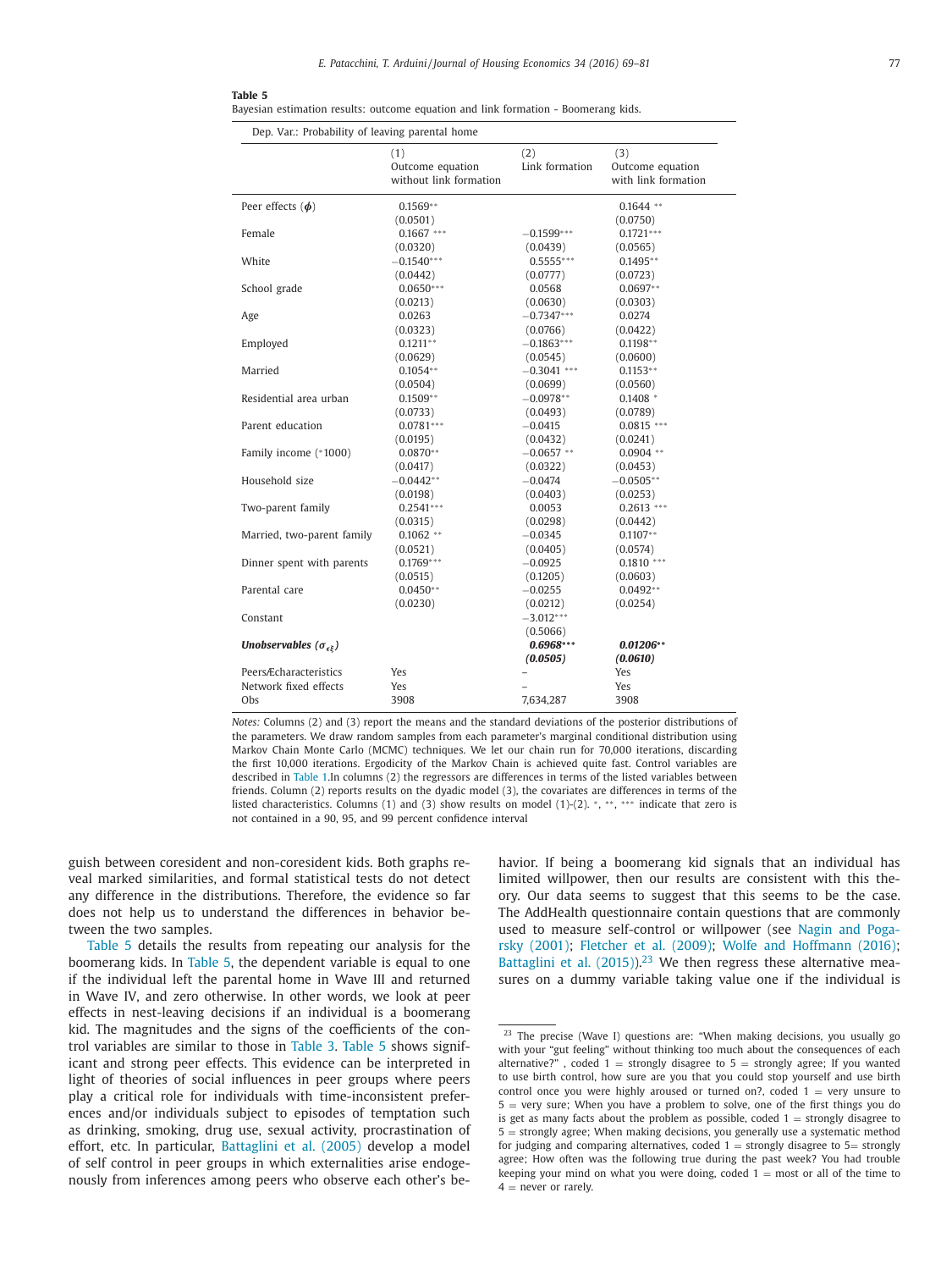<span id="page-9-0"></span>**Table 6** Additional evidence: Boomerang kids and self-control.

| Dep. Var.: Self-control    |                         |                         |                        |                        |                         |
|----------------------------|-------------------------|-------------------------|------------------------|------------------------|-------------------------|
|                            | (1)                     | $\left( 2\right)$       | (3)                    | $\left(4\right)$       | (5)                     |
| Boomerang kid              | $-0.0325**$<br>(0.0159) | $-0.0810**$<br>(0.0380) | $-0.0021*$<br>(0.0011) | $-0.0091*$<br>(0.0052) | $-0.0234**$<br>(0.0114) |
| Individual characteristics | yes                     | yes                     | Yes                    | yes                    | yes                     |
| Peers' characteristics     | yes                     | yes                     | Yes                    | yes                    | yes                     |
| Network fixed effects      | yes                     | yes                     | Yes                    | yes                    | yes                     |
| N. obs.                    | 3908                    | 3908                    | 3908                   | 3908                   | 3908                    |
| networks<br>N              | 359                     | 359                     | 359                    | 359                    | 359                     |

*Notes:* OLS estimation results. Self-control is measured in columns (1) û (5) using the following question: (1) "When making decisions, you usually go with your 'gut feeling' without thinking too much about the consequences of each alternative?" coded  $1 =$  strongly disagree to  $5 =$  strongly agree; (2) If you wanted to use birth control, how sure are you that you could stop yourself and use birth control once you were highly aroused or turned on? coded  $1 =$  very unsure to  $5 =$  very sure; (3) When you have a problem to solve, one of the first things you do is get as many facts about the problem as possible, coded  $1 =$  strongly disagree to  $5 =$  strongly agree; (4) When making decisions, you generally use a systematic method for judging and comparing alternatives, coded  $1 =$  strongly disagree to  $5 =$  strongly agree; (5) How often was the following true during the past week? You had trouble keeping your mind on what you were doing, coded  $1 =$  most or all of the time to  $4 =$  never or rarely. Control variables are those listed in [Table](#page-3-0) 1 (and used in [Tables](#page-6-0) 3 and [5\)](#page-8-0). \*, \*\*, \*\*\* indicate statistical significance at the 10, 5, and 1% levels.

a boomerang kid and zero otherwise, controlling for individual and family background characteristics. The results are shown in Table 6. It appears that boomerang kids have significantly lower self-control than the other kids, irrespective of the measure of selfcontrol used.

#### **4. Robustness checks**

In this section, we examine the sensitivity of our results to possible measurement error in the definition of the peer group.

#### *4.1. Undirected vs directed networks*

Our empirical investigation assumes, so far, that friendship relationships are symmetric, i.e.  $g_{ij} = g_{ji}$ . Our data, however, make it possible to know exactly who nominates whom in a network, and we find that 12% of relationships in our dataset are not reciprocal. Instead of constructing undirected networks, we will now focus on the analysis of directed networks.

In a directed graph, a link has two distinct ends: a head (the end with an arrow) and a tail. Each end is counted separately. The sum of head endpoints count toward the *indegree* and the sum of tail endpoints count toward the *outdegree*. Formally, we denote a link from *i* to *j* as  $g_{ij} = 1$  if *j* has nominated *i* as her friend, and  $g_{ij} = 0$ , otherwise. The indegree of student *i*, denoted by  $g_i^+$ , is the number of nominations student *i* receives from other students, that is  $g_i^+ = \sum_j g_{ij}$ . The outdegree of student *i*, denoted by  $g_i^-$ , is the number of friends student *i* nominates, that is  $g_i^- = \sum_j g_{ji}$ . We can thus construct two types of directed networks, one based on indegrees and the other based on outdegrees.

We report in Table 7, panel (a) the results of the estimation of model [\(1\)](#page-4-0) and [\(3\)](#page-5-0) when we use these alternative definitions of network links.<sup>24</sup> In column (1) we use the entire sample. In column (2) we restrict the sample to the boomerang kids. Our results are only minimally affected when using alternative network structures. Indeed, we still find that peer influences act as a social multiplier only for those kids that leave the parental home and return soon after.

#### **Table 7**

Robustness checks: alternative definition of network links.

|                               | Dep. Var. Probability of leaving parental home |                       |  |  |  |  |
|-------------------------------|------------------------------------------------|-----------------------|--|--|--|--|
|                               | (1)<br>All sample                              | (2)<br>Boomerang kids |  |  |  |  |
| Panel (a)                     |                                                |                       |  |  |  |  |
| Directed networks (outdegree) |                                                |                       |  |  |  |  |
| Peer effects $(\phi)$         | 0.0659                                         | $0.1605$ **           |  |  |  |  |
|                               | (0.0610)                                       | (0.0801)              |  |  |  |  |
| Directed networks (indegree)  |                                                |                       |  |  |  |  |
| Peer effects $(\phi)$         | 0.0715                                         | $0.1765**$            |  |  |  |  |
|                               | (0.0599)                                       | (0.0755)              |  |  |  |  |
| Panel (b)                     |                                                |                       |  |  |  |  |
| Undirected networks           |                                                |                       |  |  |  |  |
| Strong ties                   | 0.0777                                         | $0.1917**$            |  |  |  |  |
|                               | (0.0555)                                       | (0.0935)              |  |  |  |  |
| Weak ties                     | 0.0314                                         | $0.0875*$             |  |  |  |  |
|                               | (0.0266)                                       | (0.0472)              |  |  |  |  |
| Individual characteristics    | yes                                            | Yes                   |  |  |  |  |
| Peers' characteristics        | yes                                            | Yes                   |  |  |  |  |
| Network fixed effects         | yes                                            | Yes                   |  |  |  |  |
| N obs                         | 3908                                           | 3908                  |  |  |  |  |
| N networks                    | 359                                            | 359                   |  |  |  |  |

*Notes:* Bayesian estimation results. Control variables are those listed in [Table](#page-3-0) 1. <sup>\*</sup>, \*\*\*, \*\*\* indicate statistical significance at the 10, 5, and 1% levels.

#### *4.2. Strong ties vs weak ties*

Because we observe friendship ties a few years before residing decisions are made, we investigate if the relevant peers are only friends that persist over time. While the **A**ddHealth does not allow us to follow friendship evolution into adulthood, the survey collects friendship nominations in two waves ( Wave I and Wave II). This feature of the data allows us to identify friendships that persisted over (at least) one year. We define friends as *strong ties* if they have nominated each other in both waves; we define friends as *weak ties* if they have nominated each other in one wave only.<sup>25</sup> Panel (b) of Table 7 reports the results of the estimation of model [\(1\)](#page-4-0) and [\(3\)](#page-5-0) when distinguishing between different peer types. The results again show no evidence of peer effects for the entire sam-

<sup>&</sup>lt;sup>24</sup> We report the results on the target variables. The complete list of estimation results is available upon request.

 $25$  A similar peer classification has been used by [Patacchini](#page-12-0) et al. (2016) to study heterogeneous peer effects in education.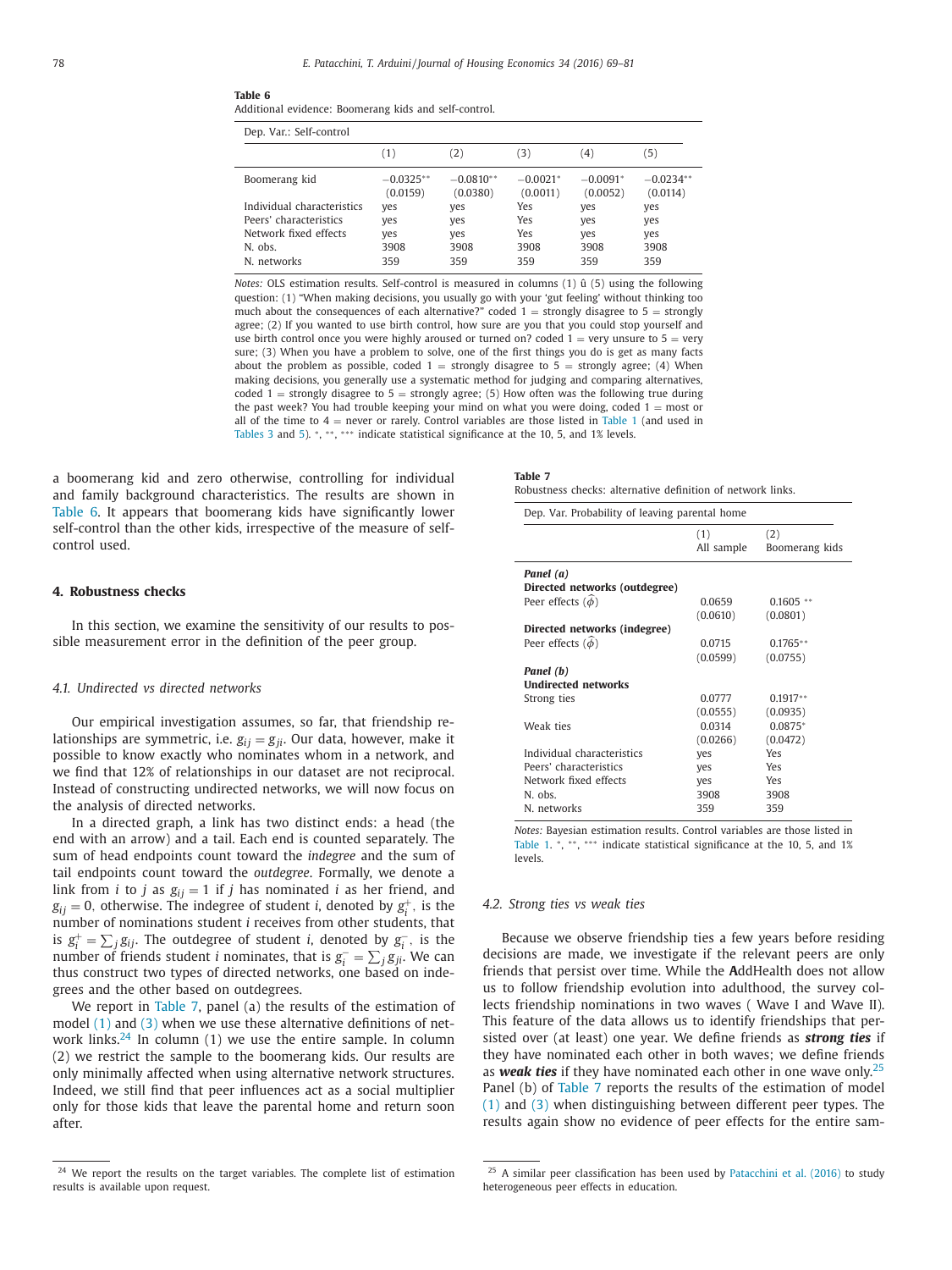<span id="page-10-0"></span>ple (column 1). When looking at the sub-sample of boomerang kids (column 2), we find that both strong and weak ties are relevant, although the influence of weak ties is less than half the effect of strong ties.

#### **5. Concluding remarks**

This paper investigates whether and to what extent factors different from conventional economic variables play a role in explaining differences in living arrangements among younger Americans. Our data provide two unique pieces of information: (i) information on non-standard characteristics of the family environment, and (ii) information on nominated peers. Our econometric methodology allows us to tackle possible endogeneity of peer choice. We find that indicators of parenting and of the social structure of families, which are typically unobserved, explain a non-negligible portion of the variance in young adults' nest-leaving decisions. For the entire sample, we do not find evidence of a social multiplier in nest-leaving decisions. However, for individuals who leave their parents' house but then return, we do find evidence of peer effects. This segment of the young population is not negligible and has been growing over time.<sup>26</sup> Our analysis has some limitations. In our sample, there are relatively few individuals who left their parents' home and then returned. Additionally, time spent with children and the legal status of parents can proxy for a broad set of environmental and behavioral factors. Given these limitations, our findings should be interpreted as a suggestive evidence that factors different from economic incentives, which are usually unobserved, might play an important role in shaping young adults' residential choices. Further investigation, together with additional data, is clearly required to tease out precise policy recommendations.

#### **Appendix A. Bayesian Estimation**

#### *Prior and posteriors distributions*

In order to draw random values from the marginal posterior distributions of parameters in Models (2) and (3), we need to set prior distributions of those parameters. Once priors and likelihoods are specified, we can derive marginal posterior distributions of parameters and draw values from them. Given the link formation Model (3), the probability of observing a network *k*, *Gk*, is

$$
P(\mathbf{G}_k|\mathbf{x}_{i,k},\mathbf{x}_{j,k},\xi_{i,k},\xi_{j,k},\delta^m,\delta_0,\delta_2) = \prod_{i\neq j} P(\mathbf{g}_{ij,k}|\mathbf{x}_{i,k},\mathbf{x}_{j,k},\xi_{i,k},\xi_{j,k},\delta^m,\delta_0,\delta_2),
$$

Let  $\beta^* = (\beta'_1, \theta')$ , following Hsieh and Lee [\(2016\)](#page-11-0) our prior distributions are

 $z_i$ <sup>*r*</sup> ∼ *N*(0, 1)  $\omega \sim N_{M+2}(\omega_0,\Omega_0)$  $\phi \sim U[-\kappa, \kappa]$  $\beta^* \sim N_{2M+1}(\beta_0, B_0)$  $(\sigma_{\varepsilon}^2, \sigma_{\varepsilon\xi}) \sim TN_2(\sigma_0, \Sigma_0)$  $\eta_k|\sigma_\eta \sim N(0, \sigma_\eta)$  $\sigma_{\eta} \sim IG(\frac{\zeta_0}{2}, \frac{\zeta_0}{2})$ 

where  $\omega = (\delta', \delta_0, \delta_2), \ \kappa = \frac{1}{\kappa} - |\phi|, \ \kappa = 1/\max(\min(\max_i(\sum_j g_{ij}),$  $max_j(\Sigma_i g_{ij}))$  from Gershgorin Theorem, *U* [·], *TN*<sub>2</sub> (·) and *IG* (·) are respectively the uniform, bivariate truncated normal, and inverse gamma distributions. Those distributions depend on hyperparameters (like  $\beta_0$ ) that are set by the econometrician. It follows that the marginal posteriors are

$$
P(\xi_k | Y_k, G_k, \rho) \propto \prod_{k=1}^K \prod_{i}^{n_k} \phi(\xi_{i,k}) P(Y_k, G_k | \xi_k, \rho)
$$
  
\n
$$
P(\omega | Y_k, G_k) \propto \phi^{M+2}(\omega, \omega_0, \Omega_0) \prod_{k=1}^K P(G_k | \xi_k, \omega)
$$
  
\n
$$
P(\phi | Y_k, G_k, \xi_k, \beta, \sigma_{\varepsilon}^2, \sigma_{\varepsilon\xi}) \propto \prod_{k=1}^K P(Y_k | G_k, \xi_k, \beta^*, \sigma_{\varepsilon}^2, \sigma_{\varepsilon\xi})
$$
  
\n
$$
P(\beta^* | Y_k, G_k \xi_k, \sigma_{\varepsilon}^2, \sigma_{\varepsilon\xi}, \phi) \propto \phi^{2M+1}(\widetilde{\beta}, \widetilde{B})
$$
  
\n
$$
P(\sigma_{\varepsilon}^2, \sigma_{\varepsilon\xi} | Y_k, G_k, \xi_k, \phi) \propto \phi^2((\sigma_{\varepsilon}^2, \sigma_{\varepsilon\xi}), \sigma_0, \Sigma_0)
$$
  
\n
$$
\times \prod_{k=1}^K P(Y_k | G_k, \xi_k, \beta^*, \sigma_{\varepsilon}^2, \sigma_{\varepsilon\xi}, \sigma_{\eta})
$$
  
\n
$$
P(\eta_k | Y_k, G_k, \xi_k, \phi, \sigma_{\varepsilon}^2, \sigma_{\varepsilon\xi}, \sigma_{\eta}) \propto \phi(\eta_k, \widetilde{\eta_k}, \widetilde{M}_k)
$$
  
\n
$$
P(\sigma_{\eta} | Y_k, G_k, \xi_k, \phi, \sigma_{\varepsilon}^2, \sigma_{\varepsilon\xi}) \propto \iota \gamma \left( \frac{\varsigma_0 + \overline{r}}{2}, \frac{\zeta_0 + \sum_{k=1}^K \eta_k^2}{2} \right)
$$

where  $\rho = (\omega, \phi, \beta^*, \sigma_{\varepsilon}^2, \sigma_{\varepsilon\xi}, \sigma_{\eta}, \eta), \phi^l(\cdot)$  is the multivariate *l* – dimensional normal density function,  $\phi_T^l(\cdot)$  is the truncated counterpart,  $\iota \gamma$  (.) is the inverse gamma density function.  $\widetilde{\beta} = \widetilde{B}(B_0^{-1}\widetilde{\beta}_0 + \sum_{r=1}^{\overline{r}} X_k'V_k(S_kY_k - \sigma_{\varepsilon\xi}\xi_k))$ ,  $\widetilde{B} = (B_0^{-1} + \sum_{k=1}^K \mathbf{X}_k' \mathbf{V}_k \mathbf{X}_k)^{-1}, \qquad \widetilde{\eta_k} = (\sigma_{\varepsilon}^2 - \sigma_{\varepsilon \xi}^2)^{-1} \widetilde{M}_k I_{n_k}^{'} (\mathbf{S}_{kT} \mathbf{Y}_k \sigma_{\varepsilon\xi}$  **ξ**<sub>*k*</sub> − *X*<sub>*k*</sub>β<sup>∗</sup>), and  $\widetilde{M}_k = (\sigma_{\eta}^{-2} + (\sigma_{\varepsilon}^2 - \sigma_{\varepsilon\xi}^2)^{-1} I'_{n_k} I_{n_k})^{-1}$ , where  $V_k = (\sigma_{\varepsilon}^2 - \sigma_{\varepsilon\xi}^2)I_{n_k} + \sigma_{\eta}^2 I_{n_k}I'_{n_k}$ , where  $X_k^* = (X_k, G_k^*X_k)$ . The posteriors of  $\beta^*$ ,  $\{\eta_k\}$  and  $\sigma_n$  are available in closed forms and a usual Gibbs Sampler is used to draw from them. The other parameters are drawn using the Metropolis-Hastings (M-H) algorithm (Metropolis-within-Gibbs).<sup>27</sup>

*Sampling algorithm*

We start our algorithm by picking<br>  $(\omega^{(1)}, \phi^{(1)}, \beta^{*(1)}, \sigma^{2(1)}_{\varepsilon}, \sigma^{(1)}_{\varepsilon}, \sigma^{(1)}_{\eta}, \eta^{(1)})$  as starting values. For  $\beta^{*(1)}$ ,  $\eta^{(1)}$ ,  $\phi^{(1)}$  we use OLS estimates, while we set the variancescovariances  $\sigma_{\varepsilon}^{2(1)}$ ,  $\sigma_{\varepsilon\xi}^{(1)}$ ,  $\sigma_{\eta}^{(1)}$  at 0.<sup>28</sup> We ought to draw samples of  $\xi_{i,k}^t$  from  $P(x_{i,k}|Y_k, G_k, \rho)$ ,  $i = 1, \dots, n$ . To do this, we first draw a candidate  $\tilde{\xi}_{i,k}^t$  from a normal distribution with mean  $\xi_{i,k}^{t-1}$ , then we rely on a M-H decision rule: if  $\xi_{i,k}^t$  is accepted we set  $\xi_{i,k}^t = \xi_{i,k}^t$ , otherwise we set  $\xi_{i,k}^t = \xi_{i,k}^{t-1}$ . Once all  $\xi_{i,k}$  are sampled, we move to the sampling of  $\beta^*$ . By specifying a normal prior and a normal likelihood we can now easily sample β*<sup>t</sup>* from a multivariate normal distribution. A diffuse prior for  $\sigma_{\epsilon}^2$  allows us to sample it from an inverse chi-squared distribution. We follow the Bayesian spatial econometric literature by sampling  $\phi$  from uniform distributions with support  $[-\kappa, \kappa]$  as defined above. A M-H step is then performed over a normal likelihood: if accepted, then  $\phi^t$  $\phi^t$ . For network fixed effects we deal again with normal prior and normal likelihood, so  $\eta$  is easily sampled from a multivariate normal. We sample  $\sigma_{\varepsilon}^2$ ,  $\sigma_{\varepsilon \xi}$  from a truncated bivariate normal over an admissible region  $E$  such that the variance-covariance matrix is positive definite. Acceptance or rejection is determined by the usual M-H decision rule. A detailed step-by-step description of the algorithm is provided below.

<sup>&</sup>lt;sup>26</sup> According to the U.S. Census Bureau, the number of young men aged 25-34 who are living with their parents grew by more than 30% between 2005 and 2011 (data source: [http://www.census.gov/population/www/socdemo/hh-fam/](http://www.census.gov/population/www/socdemo/hh-fam/cps2011.html) cps2011.html).

 $27$  See [Tierney](#page-12-0) (1994) and Chib and [Greenberg](#page-11-0) (1996) for details regarding the resulting Markov chain given by the combination of those two methods.

<sup>&</sup>lt;sup>28</sup> The algorithm is robust to different starting values. However, speed of convergence may increase significantly.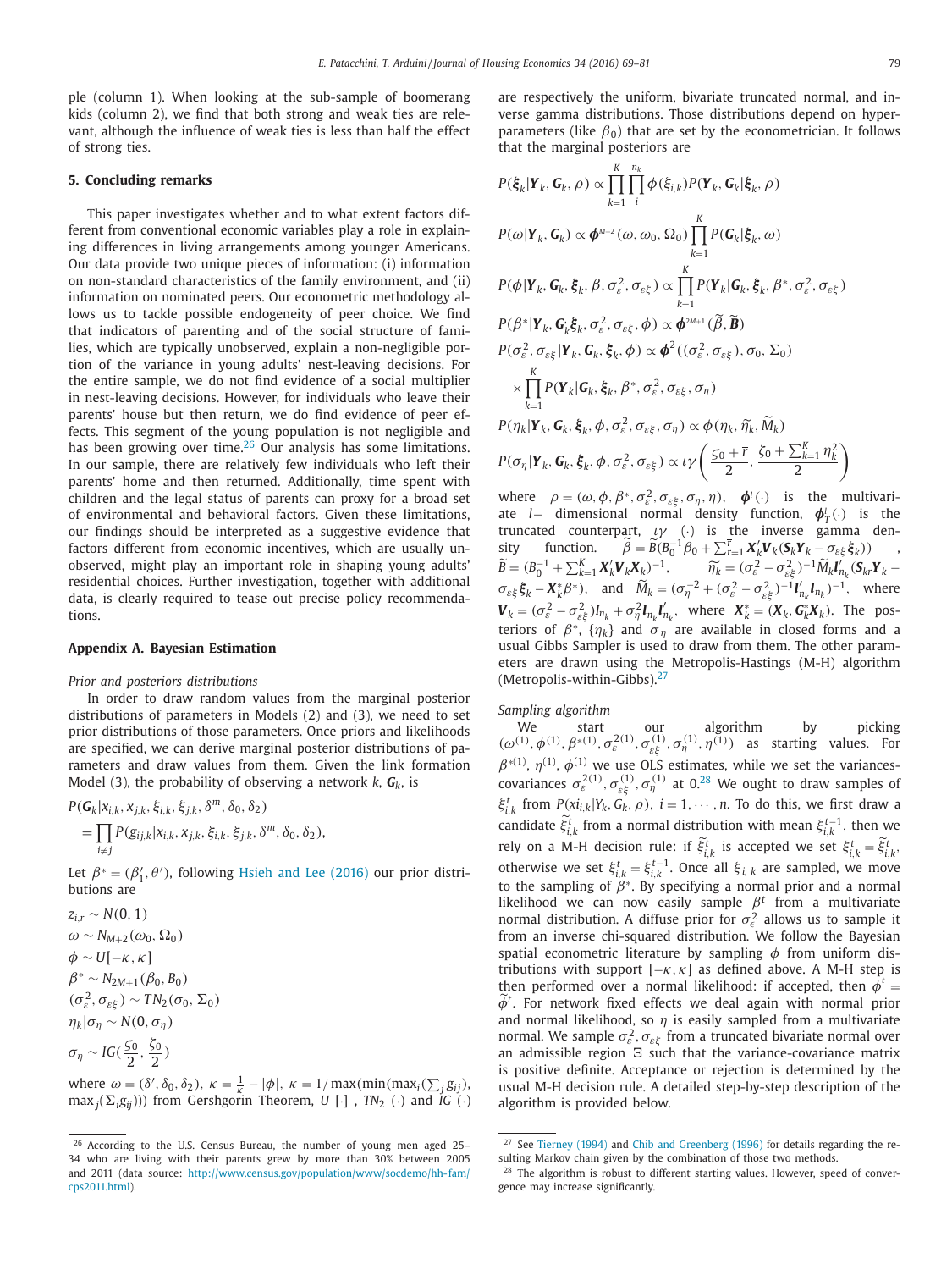<span id="page-11-0"></span>**Step 1:** Sample  $\xi_k^t$  from  $P(\xi_k | Y_k, G_k, \rho)$ .

Propose  $\widetilde{\xi}_k^t$  drawing each  $\widetilde{\xi} x_i^t$  from  $N(\xi_{i,k}^{(t-1)}, \Xi)$ , then set  $\xi_{i,k}^t = \tilde{\xi}_{i,k}^t$  with probability  $\alpha_{\xi}$  or  $\xi_{i,k}^t = \xi_{i,k}^{t-1}$  with probability  $1 - \alpha_{\xi}$  where

$$
\alpha_{\xi} = \min \left\{ \frac{P(\boldsymbol{Y}_k | \boldsymbol{G}_k, \tilde{\boldsymbol{\xi}}_k^t, \rho^{t-1})}{P(\boldsymbol{Y}_k | \boldsymbol{G}_k, \boldsymbol{\xi}_k^{t-1}, \rho^{t-1})} \prod_i^{n_k} \frac{P(g_{ij,k} | \tilde{\xi}_{i,k}^t, \xi_{j,k}^{t-1}, \omega)}{P(g_{ij,k} | \xi_{i,k}^{t-1}, \xi_{j,k}^{t-1}, \omega)} \frac{\phi(\tilde{\xi}_{i,k}^t)}{\phi(\xi_{i,k}^{t-1})} \right\}
$$

**Step 2:** Sample  $\widetilde{\omega}^t$  from  $P(\omega|\mathbf{Y}_k, \mathbf{G}_k)$ .

Propose  $\widetilde{\omega}^t$  from  $N^{M+2}(\omega^{t-1}, \xi_{\omega}\Omega_0)$ , then set  $\omega^t = \widetilde{\omega}^t$ with probability  $\alpha_{\omega}$  or  $\omega^{t} = \omega^{t-1}$  with probability  $1 - \alpha_{\omega}$ where

$$
\alpha_{\omega} = \min \left\{ \prod_{r=1}^{\bar{r}} \frac{P(\mathbf{G}_k | \mathbf{Z}_k^t, \widetilde{\omega}^t)}{P(\mathbf{G}_k | \boldsymbol{\xi}_k^t, \omega^{t-1})} \frac{\boldsymbol{\phi}^{2^{M+1}}(\widetilde{\omega}^t, \omega_0, \Omega_0)}{\boldsymbol{\phi}^{2^{M+1}}(\omega^{t-1}, \omega_0, \Omega_0)} \right\}
$$

**Step 3:** Sample  $\tilde{\phi}^t$  from  $P(\phi | \boldsymbol{Y}_k, \boldsymbol{G}_k, \boldsymbol{\xi}_k, \beta^*, \sigma_{\varepsilon}^2, \sigma_{\varepsilon \xi})$ . Propose  $\tilde{\phi}^t$  from  $N(\phi^{t-1}, \xi_{\phi})$ , then set  $\phi^t = \tilde{\phi}^t$  with probability  $\alpha_{\phi}$  or  $\phi^t = \phi^{t-1}$  where

$$
\alpha_{\phi} = \min \left\{ \prod_{k=1}^{K} \frac{P(\mathbf{Y}_k | \mathbf{G}_k, \boldsymbol{\xi}_k^{t-1}, \widetilde{\phi}^t, \beta^{*t-1}, \sigma_{\varepsilon}^{2^{t-1}}, \sigma_{\varepsilon_k^k}^{t-1}, \sigma_{\eta}^{t-1})}{P(\mathbf{Y}_k | \mathbf{G}_k, \boldsymbol{\xi}_k^{t-1}, \phi^{t-1}, \beta^{*t-1}, \sigma_{\varepsilon}^{2^{t-1}}, \sigma_{\varepsilon_k^k}^{t-1}, \sigma_{\eta}^{t-1})} \right\}
$$

**Step 4:** Sample  $\widetilde{\sigma}_{\varepsilon}^t$  and  $\widetilde{\sigma}_{\varepsilon\xi}^t$  from  $P(\sigma_{\varepsilon}^2, \sigma_{\varepsilon\xi} | Y_k, \mathbf{G}_k, \phi)$ .

Propose  $\tilde{\sigma}_{\varepsilon}^t$  and  $\tilde{\sigma}_{\varepsilon\xi}^t$  from  $N^2((\sigma_{\varepsilon}^{2^{t-1}}, \sigma_{\varepsilon\xi}^{t-1}), \xi_{\sigma}, \Sigma_0)$  , then set  $\sigma_{\varepsilon}^t = \tilde{\sigma}_{\varepsilon}^t$  and  $\sigma_{\varepsilon\xi}^t = \tilde{\sigma}_{\varepsilon\xi}^t$  with probability  $\alpha_{\sigma}$  or  $\sigma_{\varepsilon}^t = \sigma_{\varepsilon}^{t-1}$ and  $\sigma_{\varepsilon\xi}^t = \sigma_{\varepsilon\xi}^{t-1}$  with probability  $1 - \alpha_\sigma$  where

$$
\alpha_{\sigma} = \min \left\{ \prod_{k=1}^{K} \frac{P(\mathbf{Y}_{k}|\mathbf{G}_{k}, \boldsymbol{\xi}_{k}^{t-1}, \phi^{t-1}, \beta^{*t-1}, \widetilde{\sigma}_{\varepsilon}^{t}, \widetilde{\sigma}_{\varepsilon_{\xi}}^{t}, \sigma_{\eta}^{t-1})}{P(\mathbf{Y}_{k}|\mathbf{G}_{k}, \boldsymbol{\xi}_{k}^{t-1}, \phi^{t-1}, \beta^{*t-1}, \sigma_{\varepsilon}^{t-1}, \sigma_{\varepsilon_{\xi}}^{t-1}, \sigma_{\eta}^{t-1})} \times \frac{\boldsymbol{\phi}_{T}^{2}((\widetilde{\sigma}_{\varepsilon}^{t}, \widetilde{\sigma}_{\varepsilon_{\xi}}^{t}), \sigma_{0}, \Sigma_{0})}{\boldsymbol{\phi}_{T}^{2}(\sigma_{\varepsilon}^{t-1}, \sigma_{\varepsilon_{\xi}}^{t-1}, \sigma_{0}, \Sigma_{0})} \mathbf{I}((\widetilde{\sigma}_{\varepsilon}^{t}, \widetilde{\sigma}_{\varepsilon_{\xi}}^{t}) \in \Xi) \right\}
$$

where  $\Xi$  is a region in which the variance-covariance matrix is definite properly.

**Step 5:** Sample  $\beta^{*t-1}$ ,  $\eta^t$  and  $\sigma^t_\eta$  from conditional posterior distributions.

**Step 6:** Repeat previous steps updating values indexed with *t*.

In each of the M-H steps (1–4) the algorithm accepts the new random values (proposals) if the likelihood is higher than the current one. In the algorithm,  $\xi_{\varepsilon}$ ,  $\xi_{\omega}$ ,  $\xi_{\sigma}$ , and  $\xi_{\phi}$  are tuning parameters chosen by the econometrician. This choice determines the rejection rate of proposals in the M-H steps (1–4). We set a dynamic algorithm for calibrating those tuning parameters so that they converge to the optimal ones. Optimality means that the proposals are accepted about 50% of the time. $^{29}$  In our application, convergence

if  $0.4 < t_A/t < 0.6$  then  $\xi_{t+1} = \xi_t$ ,

where  $t_A$  is the acceptance rate at iteration  $t$ . The procedure decreases the tuning parameter (the "step") when proposals are rejected too frequently, while it is achieved around an acceptance rate of 50% for all of the parameters.<sup>30</sup>

#### **References**

- [Adamopoulou,](http://refhub.elsevier.com/S1051-1377(15)30016-4/sbref0001) E., [Kaya,](http://refhub.elsevier.com/S1051-1377(15)30016-4/sbref0001) E., 2013. Young Adults Living with their Parents and the Influence of Peers. [Universidad](http://refhub.elsevier.com/S1051-1377(15)30016-4/sbref0001) Carlos III de Madrid. [Working](http://refhub.elsevier.com/S1051-1377(15)30016-4/sbref0001) Paper, 13–10 [Akerlof,](http://refhub.elsevier.com/S1051-1377(15)30016-4/sbref0002) G.A., 1997. Social distance and social decisions. [Econometrica](http://refhub.elsevier.com/S1051-1377(15)30016-4/sbref0002) 65,
- 1005–1027. [Anselin,](http://refhub.elsevier.com/S1051-1377(15)30016-4/sbref0003) L., 1988. Spatial [Econometrics,](http://refhub.elsevier.com/S1051-1377(15)30016-4/sbref0003) Methods and Models. Kluwer Academics,
- Dordrech. [Banerjee,](http://refhub.elsevier.com/S1051-1377(15)30016-4/sbref0004) A.V., 1992. A simple model of herd [behavior.](http://refhub.elsevier.com/S1051-1377(15)30016-4/sbref0004) Quart. J. Econ. 797–817.
- [Battaglini,](http://refhub.elsevier.com/S1051-1377(15)30016-4/sbref0005) M., [Benabou,](http://refhub.elsevier.com/S1051-1377(15)30016-4/sbref0005) R., [Tirole,](http://refhub.elsevier.com/S1051-1377(15)30016-4/sbref0005) J., 2005. [Self-control](http://refhub.elsevier.com/S1051-1377(15)30016-4/sbref0005) in peer groups. J. Econ. The-
- ory 123 (2), 105–134. [Battaglini,](http://refhub.elsevier.com/S1051-1377(15)30016-4/sbref0006) M., [Diaz,](http://refhub.elsevier.com/S1051-1377(15)30016-4/sbref0006) C., [Patacchini,](http://refhub.elsevier.com/S1051-1377(15)30016-4/sbref0006) E., 2015. [Self-control](http://refhub.elsevier.com/S1051-1377(15)30016-4/sbref0006) in Peer Groups. Cornell University. [manuscript](http://refhub.elsevier.com/S1051-1377(15)30016-4/sbref0006)
- [Blume,](http://refhub.elsevier.com/S1051-1377(15)30016-4/sbref0007) L., [Brock,](http://refhub.elsevier.com/S1051-1377(15)30016-4/sbref0007) W., [Durlauf,](http://refhub.elsevier.com/S1051-1377(15)30016-4/sbref0007) S., [Ioannides,](http://refhub.elsevier.com/S1051-1377(15)30016-4/sbref0007) Y., 2011. [Identification](http://refhub.elsevier.com/S1051-1377(15)30016-4/sbref0007) of social interactions. In: Handbook of Social Economics, 1B, pp. 853–964.
- [Bramoullé,](http://refhub.elsevier.com/S1051-1377(15)30016-4/sbref0008) Y., [Djebbari,](http://refhub.elsevier.com/S1051-1377(15)30016-4/sbref0008) H., [Fortin,](http://refhub.elsevier.com/S1051-1377(15)30016-4/sbref0008) B., 2009. [Indentification](http://refhub.elsevier.com/S1051-1377(15)30016-4/sbref0008) of peer effects through social networks. J. Econom. 150, 41-55.
- [Calvó-Armengol,](http://refhub.elsevier.com/S1051-1377(15)30016-4/sbref0009) A., [Patacchini,](http://refhub.elsevier.com/S1051-1377(15)30016-4/sbref0009) E., [Zenou,](http://refhub.elsevier.com/S1051-1377(15)30016-4/sbref0009) Y., 2009. Peer effects and social networks in education. Rev. Econ. Stud. 76, 1239–1267.
- [Chib,](http://refhub.elsevier.com/S1051-1377(15)30016-4/sbref0010) S., [Greenberg,](http://refhub.elsevier.com/S1051-1377(15)30016-4/sbref0010) E., 1996. Markov chain monte carlo simulation methods in [econometrics.](http://refhub.elsevier.com/S1051-1377(15)30016-4/sbref0010) Econom. Theory 12 (03), 409–431.
- [Chiuri,](http://refhub.elsevier.com/S1051-1377(15)30016-4/sbref0011) M., Del [Boca,](http://refhub.elsevier.com/S1051-1377(15)30016-4/sbref0011) D., 2010. [Home-leaving](http://refhub.elsevier.com/S1051-1377(15)30016-4/sbref0011) decisions of daughters and sons. Rev. Econ. Househ. 8, 393–408.
- [Clark,](http://refhub.elsevier.com/S1051-1377(15)30016-4/sbref0012) A.E., [Oswald,](http://refhub.elsevier.com/S1051-1377(15)30016-4/sbref0012) A.J., 1998. [Comparison-concave](http://refhub.elsevier.com/S1051-1377(15)30016-4/sbref0012) utility and following behaviour in social and economic settings. J. Public Econ. 70, 133–155.
- [Currarini,](http://refhub.elsevier.com/S1051-1377(15)30016-4/sbref0013) S., [Jackson,](http://refhub.elsevier.com/S1051-1377(15)30016-4/sbref0013) M.O., [Pin,](http://refhub.elsevier.com/S1051-1377(15)30016-4/sbref0013) P., 2009. An economic model of friendship: homophily, minorities, and segregation. [Econometrica](http://refhub.elsevier.com/S1051-1377(15)30016-4/sbref0013) 77, 1003–1045.
- [Currarini,](http://refhub.elsevier.com/S1051-1377(15)30016-4/sbref0014) S., [Jackson,](http://refhub.elsevier.com/S1051-1377(15)30016-4/sbref0014) M.O., [Pin,](http://refhub.elsevier.com/S1051-1377(15)30016-4/sbref0014) P., 2010. Identifying the roles of race-based choice and chance in high school friendship network formation. Proc. Natl. Acad. Scie. USA 107, [4857–4861.](http://refhub.elsevier.com/S1051-1377(15)30016-4/sbref0014)
- [Durlauf,](http://refhub.elsevier.com/S1051-1377(15)30016-4/sbref0015) S.E., 2004. [Neighborhood](http://refhub.elsevier.com/S1051-1377(15)30016-4/sbref0015) effects. In: Henderson, J., Thisse, J.-F. (Eds.), Handbook of Regional and Urban Economics Vol. 4. Elsevier Science, Amsterdam, pp. 2173–2242.
- [Dyrda,](http://refhub.elsevier.com/S1051-1377(15)30016-4/sbref0016) S., [Kaplan,](http://refhub.elsevier.com/S1051-1377(15)30016-4/sbref0016) G., [Rios-Rull,](http://refhub.elsevier.com/S1051-1377(15)30016-4/sbref0016) V., 2012. Business Cycles and Household [Formation:](http://refhub.elsevier.com/S1051-1377(15)30016-4/sbref0016) The Micro vs the Macro Labor Elasticity. NBER Working Paper.
- [Fletcher,](http://refhub.elsevier.com/S1051-1377(15)30016-4/sbref0017) J.M., [Deb,](http://refhub.elsevier.com/S1051-1377(15)30016-4/sbref0017) P., [Sindelar,](http://refhub.elsevier.com/S1051-1377(15)30016-4/sbref0017) J.L., 2009. Tobacco Use, Taxation and Self-control in [Adolescence.](http://refhub.elsevier.com/S1051-1377(15)30016-4/sbref0017) NBER Working Paper, p. 15130.
- [Giuliano,](http://refhub.elsevier.com/S1051-1377(15)30016-4/sbref0018) P., 2007. Living [arrangements](http://refhub.elsevier.com/S1051-1377(15)30016-4/sbref0018) in western europe: Does cultural origin matter? J. Eur. Econ. Assoc. 5, 927–952.
- [Glaeser,](http://refhub.elsevier.com/S1051-1377(15)30016-4/sbref0019) E.L., [Scheinkman,](http://refhub.elsevier.com/S1051-1377(15)30016-4/sbref0019) J., 2001. Measuring social interactions. In: Durlauf, S., Young, H. (Eds.), Social Dynamics. MIT Press, Cambridge, pp. 83–132.
- [Goldsmith-Pinkham,](http://refhub.elsevier.com/S1051-1377(15)30016-4/sbref0020) P., [Imbens,](http://refhub.elsevier.com/S1051-1377(15)30016-4/sbref0020) G.W., 2013. Social networks and the identification of peer effects. J. Bus. Econ. Stat. 31, 253–264.
- [Graham,](http://refhub.elsevier.com/S1051-1377(15)30016-4/sbref0021) B.S., 2015. Methods of [identification](http://refhub.elsevier.com/S1051-1377(15)30016-4/sbref0021) in social networks. Annu. Rev. Econ. 7, 465–485.
- [Hsieh,](http://refhub.elsevier.com/S1051-1377(15)30016-4/sbref0022) C.-S., [Lee,](http://refhub.elsevier.com/S1051-1377(15)30016-4/sbref0022) L.F., 2016. A social interactions model with endogenous friendship formation and selectivity. J. Appl. Econ. [forthcoming.](http://refhub.elsevier.com/S1051-1377(15)30016-4/sbref0022)
- [Iacovou,](http://refhub.elsevier.com/S1051-1377(15)30016-4/sbref0023) M., 2002. Regional [differences](http://refhub.elsevier.com/S1051-1377(15)30016-4/sbref0023) in the transition to adulthood. Ann. Am. Assoc. Polit. Social Sci. 580, 40–69.
- [Ioannides,](http://refhub.elsevier.com/S1051-1377(15)30016-4/sbref0024) Y.M., 2012. From [Neighborhoods](http://refhub.elsevier.com/S1051-1377(15)30016-4/sbref0024) to Nations: The Economics of Social Interactions. Princeton University Press.
- [Ioannides,](http://refhub.elsevier.com/S1051-1377(15)30016-4/sbref0025) Y.M., [Loury,](http://refhub.elsevier.com/S1051-1377(15)30016-4/sbref0025) L.D., 2004. Job information networks, [neighborhood](http://refhub.elsevier.com/S1051-1377(15)30016-4/sbref0025) effects, and inequality. J. Econ. Lit. 42 (4), 1056–1093.
- [Jackson,](http://refhub.elsevier.com/S1051-1377(15)30016-4/sbref0026) M.O., 2009. Networks and [economic](http://refhub.elsevier.com/S1051-1377(15)30016-4/sbref0026) behavior. Annu. Rev. Econ 1 (1), 489–511.
- [Jackson,](http://refhub.elsevier.com/S1051-1377(15)30016-4/sbref1026) M.O., [Rogers,](http://refhub.elsevier.com/S1051-1377(15)30016-4/sbref1026) B.W., [Zenou,](http://refhub.elsevier.com/S1051-1377(15)30016-4/sbref1026) Y., 2017. The economic [consequences](http://refhub.elsevier.com/S1051-1377(15)30016-4/sbref1026) of social network structure. J. Econ. Lit. 55 (1) forthcoming.
- [Kaplan,](http://refhub.elsevier.com/S1051-1377(15)30016-4/sbref0027) G., 2012. Moving back home: [insurance](http://refhub.elsevier.com/S1051-1377(15)30016-4/sbref0027) against labor market risk. J. Polit. Econ. 120 (3), 446–512.
- [Kiernan,](http://refhub.elsevier.com/S1051-1377(15)30016-4/sbref0028) K., 1986. Leaving home: living [arrangements](http://refhub.elsevier.com/S1051-1377(15)30016-4/sbref0028) of young people in six westeuropean countries. Eur. J. Popul. 2, 177–184.
- Lee, [L.-F.,](http://refhub.elsevier.com/S1051-1377(15)30016-4/sbref0029) 2007. [Identification](http://refhub.elsevier.com/S1051-1377(15)30016-4/sbref0029) and estimation of econometric models with group interactions, contextual factors and fixed effects. J. Econom. 140, 333–374.
- Lee, [L.-F.,](http://refhub.elsevier.com/S1051-1377(15)30016-4/sbref0030) [Liu,](http://refhub.elsevier.com/S1051-1377(15)30016-4/sbref0030) X., [Lin,](http://refhub.elsevier.com/S1051-1377(15)30016-4/sbref0030) X., 2010. [Specification](http://refhub.elsevier.com/S1051-1377(15)30016-4/sbref0030) and estimation of social interaction models with network structures. Econom. J. 13, 145–176.
- [Lin,](http://refhub.elsevier.com/S1051-1377(15)30016-4/sbref0031) X., 2010. Identifying peer effects in student academic achievement by a spatial autoregressive model with group [unobservables.](http://refhub.elsevier.com/S1051-1377(15)30016-4/sbref0031) J. Labor Econ. 28, 825–860.
- [Liu,](http://refhub.elsevier.com/S1051-1377(15)30016-4/sbref0032) X., Lee, [L.-F.,](http://refhub.elsevier.com/S1051-1377(15)30016-4/sbref0032) 2010. GMM estimation of social [interaction](http://refhub.elsevier.com/S1051-1377(15)30016-4/sbref0032) models with centrality. J. Econom. 159, 99–115.
- [Manacorda,](http://refhub.elsevier.com/S1051-1377(15)30016-4/sbref0033) M., [Moretti,](http://refhub.elsevier.com/S1051-1377(15)30016-4/sbref0033) E., 2006. Why do most italian youths live with their par-ents? [Intergenerational](http://refhub.elsevier.com/S1051-1377(15)30016-4/sbref0033) transfers and household structure. I. Eur. Econ. Assoc. 4, 800–829.
- [Manski,](http://refhub.elsevier.com/S1051-1377(15)30016-4/sbref0034) C.F., 1993. [Identification](http://refhub.elsevier.com/S1051-1377(15)30016-4/sbref0034) of endogenous effects: the reflection problem. Rev. Econ. Stud. 60, 531–542.

<sup>&</sup>lt;sup>29</sup> The intuition is that if a tuning parameter is too high, the draws are less likely to be within "high density regions" of the posterior and then rejection is too frequent. The "step" is too long and the chain "does not move enough". On the other hand if the "step" is too short, the proposal is more likely to be accepted and the chain "moves too much". Given that we want a mixing chain with a balanced proportion of rejections and acceptances, an optimal step must be chosen. Setting it manually requires a huge amount of time and many manual operations. The dynamic setting of tuning parameters is as follows:

if  $t_A/t \leq 0.4$  then  $\xi_{t+1} = \xi_t/1.1$ ,

if  $t_A/t \geq 0.6$  then  $\xi_{t+1} = \xi_t \times 1.1$ ,

increases the tuning parameter when proposals are accepted too frequently. This mechanism guarantees a bounded acceptance rate and convergence to optimal tuning.

<sup>&</sup>lt;sup>30</sup> Detailed results on the convergences are available upon request.